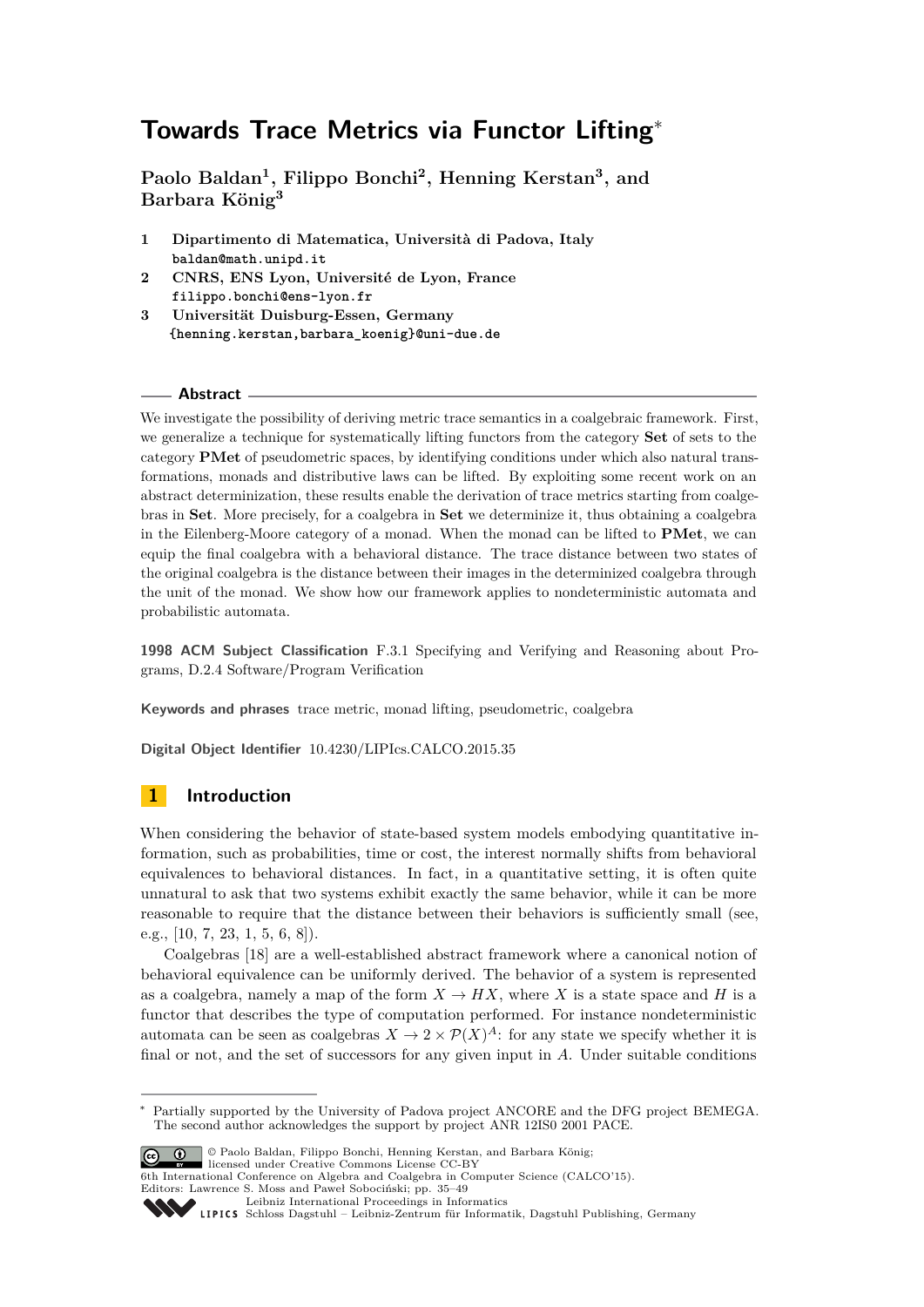a final coalgebra exists which can be seen as minimized version of the system, so that two states are deemed equivalent when they correspond to the same state in the final coalgebra.

In a recent paper [\[2\]](#page-13-2) we faced the problem of devising a framework where, given a coalgebra for an endofunctor *H* on **Set**, one can systematically derive pseudometrics which measure the behavioral distance of states. A first crucial step is the lifting of *H* to a functor  $\overline{H}$  on **PMet**, the category of pseudometric spaces. In particular, we presented two different approaches which can be viewed as generalizations of the Kantorovich and Wasserstein pseudometrics for probability measures. One can prove that the final coalgebra in **Set** can be endowed with a metric, arising as a solution of a fixpoint equation, turning it into the final coalgebra for the lifting  $\overline{H}$ . Since any coalgebra  $X \to HX$  can be seen as a coalgebra in **PMet** by endowing *X* with the discrete metric, the unique mapping into the final coalgebra provides a behavioral distance on *X*.

The canonical notion of equivalence for coalgebras, in a sense, fully captures the behavior of the system as expressed by the functor *H*. As such, it naturally corresponds to bisimulation equivalences already defined for various concrete formalisms. Sometimes one is interested in coarser equivalences, ignoring some aspects of a computation, a notable example being trace equivalence where the computational effect which is ignored is branching.

In this paper, relying on recent work on an abstract determinization construction for coalgebras in [\[20,](#page-14-7) [13,](#page-14-8) [14\]](#page-14-9), we extend the above framework in order to systematically derive trace metrics. The mentioned work starts from the observation that the distinction between the behavior to be observed and the computational effects that are intended to be hidden from the observer, is sometimes formally captured by splitting the functor *H* characterizing system computations in two components, a functor *F* for the observable behavior and a monad *T* describing the computational effects, e.g., lifting  $1 + -$ , the powerset functor  $P$  or the distribution functor  $D$  provides partial, nondeterministic or probabilistic computations, respectively. For instance, the functor for nondeterministic automata  $2 \times \mathcal{P}(X)^A$  can be seen as the composition of the functor  $FX = 2 \times X^A$ , describing the transitions, with the powerset monad  $T = \mathcal{P}$ , capturing nondeterminism. Trace semantics can be derived by viewing a coalgebra  $X \to 2 \times \mathcal{P}(X)^A$  as a coalgebra  $\mathcal{P}(X) \to 2 \times \mathcal{P}(X)^A$ , via a determinization construction. Similarly probabilistic automata can be seen as coalgebras of the form  $X \rightarrow$  $[0,1] \times \mathcal{D}(X)^A$ , yielding coalgebras  $\mathcal{D}(X) \to [0,1] \times \mathcal{D}(X)^A$  via determinization.

On this basis, [\[14\]](#page-14-9) develops a framework for deriving behavioral equivalences which only considers the visible behavior, ignoring the computational effects. The core idea consists in "incorporating" the effect of the monad also in the set of states *X*, which thus becomes *T X*, by means of a construction that can be seen as an abstract form of determinization. For functors of the shape *FT*, this can be done by lifting *F* to a functor  $\widehat{F}$  in  $\mathcal{EM}(T)$ , the Eilenberg-Moore category of *T*, using a distributive law between *F* and *T*. In fact, the final *F*-coalgebra lifts to the final  $\hat{F}$ -coalgebra in  $\mathcal{EM}(T)$ . The technique works, at the price of some complications, also for functors of the shape  $TF$  [\[14\]](#page-14-9).

Here, we exploit the results in [\[14\]](#page-14-9) for systematically deriving metric trace semantics for **Set**-based coalgebras. The situation is summarized in the diagram at the end of [Subsection 5.1.](#page-9-0) As a first step, building on our technique for lifting functors from the category **Set** of sets to the category **PMet** of pseudometric spaces, we identify conditions under which also natural transformations, monads and distributive laws can be lifted. In this way we obtain an adjunction between **PMet** and  $\mathcal{EM}(\overline{T})$ , where  $\overline{T}$  is the lifted monad. Via the lifted distributive law we can transfer a functor  $\overline{F}$ : **PMet**  $\rightarrow$  **PMet** to an endofunctor  $\overline{\hat{F}}$  on  $\mathcal{EM}(\overline{T})$ . By using the trivial discrete distance, coalgebras of the form  $TX \to FTX$  can now live in  $\mathcal{EM}(\overline{T})$  and can be equipped with a trace distance via a map into the final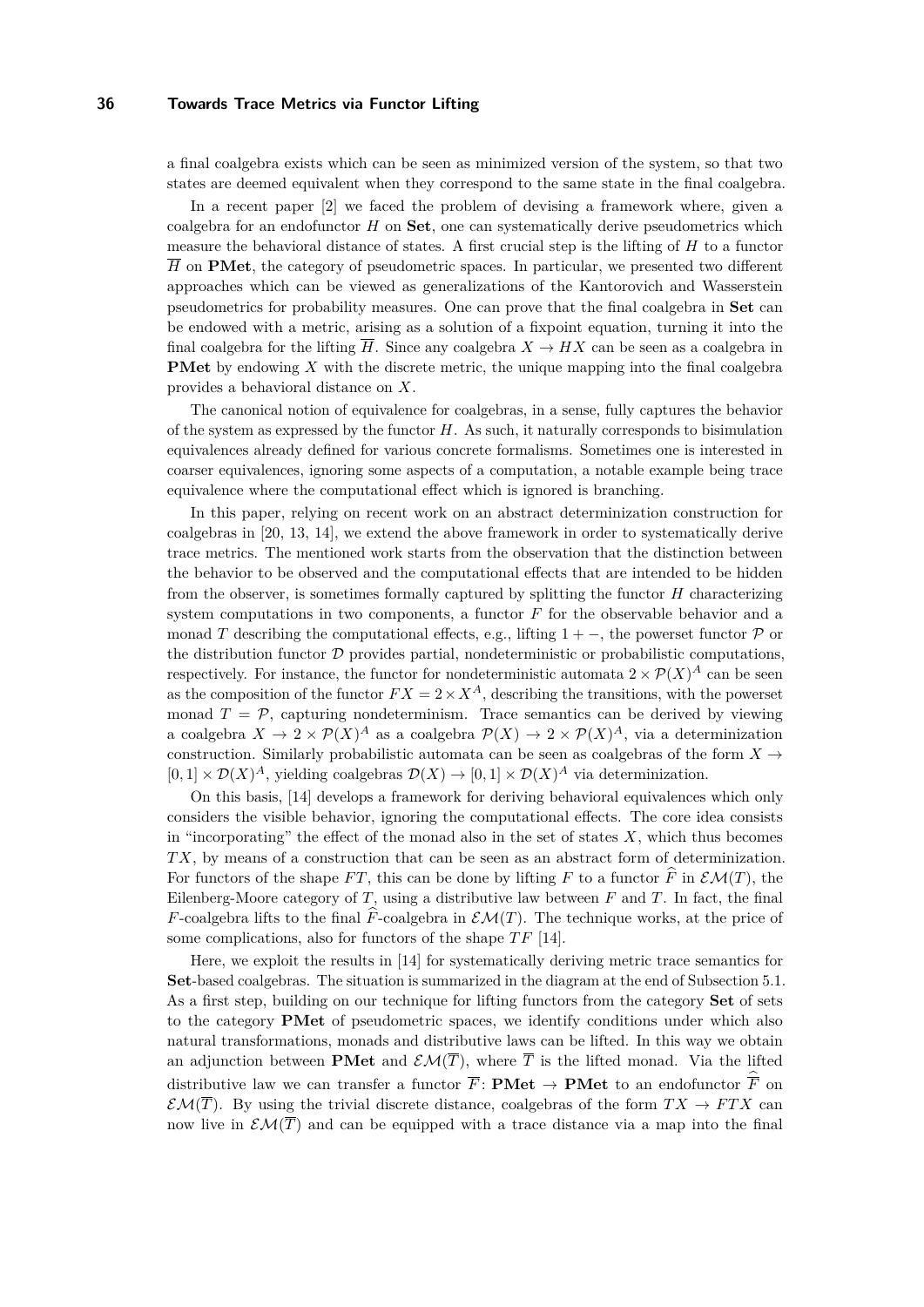coalgebra. This final coalgebra is again obtained by lifting the final  $\overline{F}$ -coalgebra, i.e. a coalgebra equipped with a behavioral distance, to  $\mathcal{EM}(\overline{T})$ .

The trace distance between two states of the original coalgebra can then be defined as the distance between their images in the determinized coalgebra through the unit of the monad. We illustrate our framework by thoroughly discussing two running examples, namely nondeterministic automata and probabilistic automata. We show that it allows us to recover known or meaningful trace distances such as the standard ultrametric on word languages for nondeterministic automata or the total variation distance on distributions for probabilistic automata.

The paper is structured as follows. In [Section 2](#page-2-0) we will introduce our notation and quickly recall the basics of our lifting framework from [\[2\]](#page-13-2). Then, in [Section 3,](#page-5-0) we tackle the question of compositionality, i.e. we investigate whether based on liftings of two functors we can obtain a lifting of the composed functor. The lifting of natural transformations and monads is treated in [Section 4.](#page-7-0) Equipped with these tools, we show as main result in [Section 5](#page-8-0) how to obtain trace pseudometrics in the Eilenberg-Moore category of a lifted monad. We conclude our paper with a discussion on related and future work [\(Section 6\)](#page-12-0). Proofs can be found in the extended version [[arXiv:1505.08105](http://arxiv.org/abs/1505.08105)].

## <span id="page-2-0"></span>**2 Preliminaries**

In this section we recap some basic notions and fix the corresponding notation. We also briefly recall the results in [\[2\]](#page-13-2) which will be exploited in the paper.

We assume that the reader is familiar with the basic notions of category theory, especially with the definitions of functor, product, coproduct and weak pullbacks.

For a function  $f: X \to Y$  and sets  $A \subseteq X, B \subseteq Y$  we write  $f[A] := \{f(a) \mid a \in A\}$  for the *image* of *A* and  $f^{-1}[B] = \{x \in X \mid f(x) \in B\}$  for the *preimage* of *B*. Finally, if  $Y \subseteq [0, \infty]$ and  $f, g: X \to Y$  are functions we write  $f \leq g$  if  $f(x) \leq g(x)$  for all  $x \in X$ .

A *probability distribution* on a given set *X* is a function  $P: X \rightarrow [0,1]$  satisfying  $\sum_{x \in X} P(x) = 1$ . For any set  $B \subseteq X$  we define  $P(B) = \sum_{x \in B} P(x)$ . The *support* of *P* is the set supp $(P) := \{x \in X \mid P(x) > 0\}.$ 

Given a natural number  $n \in \mathbb{N}$  and a family  $(X_i)_{i=1}^n$  of sets  $X_i$  we denote the projections of the (cartesian) product of the  $X_i$  by  $\pi_i$ :  $\prod_{i=1}^n X_i \to X_i$ . For a source  $(f_i: X \to X_i)_{i=1}^n$  we denote the unique mediating arrow to the product by  $\langle f_1, \ldots, f_n \rangle: X \to \prod_{i=1}^n X_i$ . Similarly, given a family of arrows  $(f_i: X_i \to Y_i)_{i=1}^n$ , we write  $f_1 \times \cdots \times f_n = \langle f_1 \circ \pi_1, \ldots, f_n \circ f_n \rangle$  $\pi_n$ :  $\prod_{i=1}^n X_i \to \prod_{i=1}^n Y_i$ .

For  $\top \in (0, \infty]$  and a set X we call any function  $d: X^2 \to [0, \top]$  a  $(\top)$ *distance* on X (for our examples we will use  $\top = 1$  or  $\top = \infty$ ). Whenever *d* satisfies, for all  $x, y, z \in X$ .  $d(x, x) = 0$  (reflexivity),  $d(x, y) = d(y, x)$  (symmetry) and  $d(x, y) \leq d(x, z) + d(z, y)$  (triangle inequality) we call it a *pseudometric* and if it additionally satisfies  $d(x, y) = 0 \implies x = y$  we call it a *metric*. Given such a function *d* on a set *X*, we say that  $(X, d)$  is a pseudometric/metric space. By  $d_e: [0, \top]^2 \to [0, \top]$  we denote the ordinary Euclidean distance on  $[0, \top]$ , i.e.,  $d_e(x, y) = |x - y|$  for  $x, y \in [0, \top] \setminus \{\infty\}$ , and – where appropriate –  $d_e(x, \infty) = \infty$  if  $x \neq \infty$ and  $d_e(\infty, \infty) = 0$ . Addition is defined in the usual way, in particular  $x + \infty = \infty$  for  $x \in [0, \infty]$ . We call a function  $f: X \to Y$  between pseudometric spaces  $(X, d_X)$  and  $(Y, d_Y)$ *nonexpansive* and write  $f: (X, d_X) \to (Y, d_Y)$  if  $d_Y \circ (f \times f) \leq d_X$ . If equality holds we call *f* an *isometry*.

By choosing a fixed maximal element  $\top$  in our definition of distances, we ensure that the set of pseudometrics over a fixed set with pointwise order is a complete lattice (since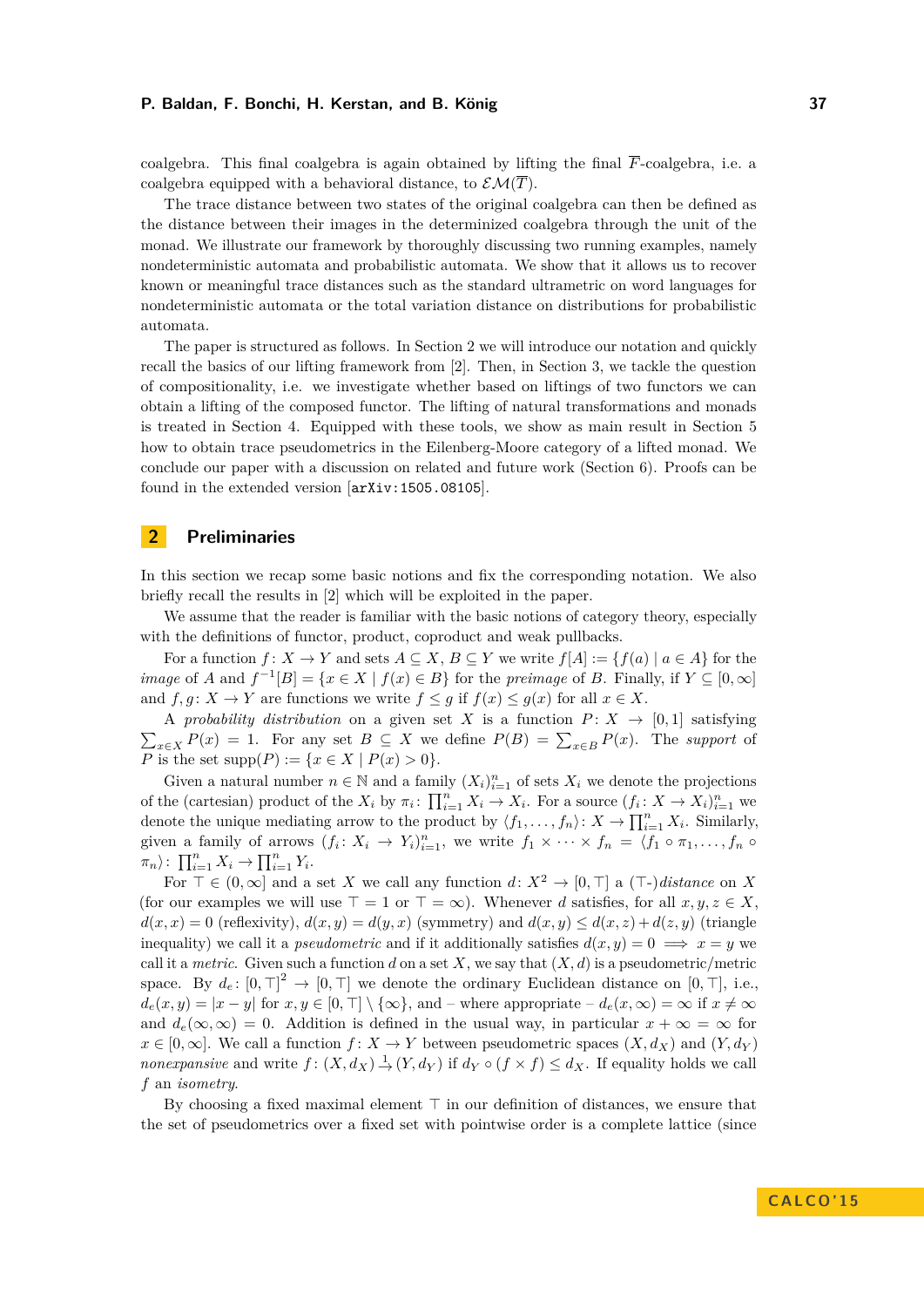$[0, \top]$  is) and we obtain a complete and cocomplete category of pseudometric spaces and nonexpansive functions, which we denote by **PMet**. Given a functor *F* on **Set**, we aim at constructing a functor  $\overline{F}$  on **PMet** which is a lifting of  $F$  in the following sense.

**► Definition 2.1** (Lifting). Let  $U: \mathbf{PMet} \to \mathbf{Set}$  be the forgetful functor which maps every pseudometric space to its underlying set. A functor  $\overline{F}$ : **PMet**  $\rightarrow$  **PMet** is called a *lifting* of a functor  $F:$  **Set**  $\rightarrow$  **Set** if it satisfies  $U\overline{F} = FU$ .

Similarly to predicate lifting of coalgebraic modal logic [\[19\]](#page-14-10), lifting to **PMet** can be conveniently defined once a suitable (evaluation) function from  $F[0, \top]$  to  $[0, \top]$  is fixed.

▶ Definition 2.2 (Evaluation Function & Evaluation Functor). Let *F* be an endofunctor on **Set**. An *evaluation function* for *F* is a function  $ev_F: F[0, \top] \to [0, \top]$ . Given such a function, we define the *evaluation functor* to be the endofunctor  $\tilde{F}$  on  $\mathbf{Set}/[0, \top]$ , the slice category<sup>[1](#page-3-0)</sup> over  $[0, \top]$ , via  $\widetilde{F}(g) = ev_F \circ Fg$  for all  $g \in \mathbf{Set}/[0, \top]$ . On arrows  $\widetilde{F}$  is defined as *F*.

A first lifting technique leads to what we called the Kantorovich pseudometric, which is the smallest possible pseudometric  $d^F$  on  $FX$  such that, for all nonexpansive functions  $f: (X, d) \to ([0, \top], d_e)$ , also  $\widetilde{F}f: (FX, d^F) \to ([0, \top], d_e)$  is again nonexpansive.

**▶ Definition 2.3** (Kantorovich Pseudometric & Kantorovich Lifting). Let  $F:$  Set  $\rightarrow$  Set be a functor with an evaluation function  $ev_F$ . For every pseudometric space  $(X, d)$  the *Kantorovich pseudometric* on *FX* is the function  $d^{\uparrow F}: FX \times FX \to [0, \top]$ , where for all  $t_1, t_2 \in FX$ :

$$
d^{\uparrow F}(t_1, t_2) := \sup \left\{ d_e \left( \widetilde{F} f(t_1), \widetilde{F} f(t_2) \right) \mid f : (X, d) \stackrel{1}{\rightarrow} ([0, \top], d_e) \right\}.
$$

The *Kantorovich lifting* of the functor *F* is the functor  $\overline{F}$ : **PMet**  $\rightarrow$  **PMet** defined as  $\overline{F}(X, d) = (FX, d^{\uparrow F})$  and  $\overline{F}f = Ff$ .

This definition is sound, i.e.,  $d^{\uparrow F}$  is guaranteed to be a pseudometric so that we indeed obtain a lifting of the functor. A dual way for obtaining a pseudometric on *F X* relies on ideas from probability and transportation theory. It is based on the notion of couplings, which can be understood as a generalization of joint probability measures.

▶ **Definition 2.4** (Coupling). Let  $F:$  **Set**  $\rightarrow$  **Set** be a functor and  $n \in \mathbb{N}$ . Given a set *X* and  $t_i \in FX$  for  $1 \leq i \leq n$  we call an element  $t \in F(X^n)$  such that  $F \pi_i(t) = t_i$  a *coupling* of the  $t_i$  (with respect to *F*). We write  $\Gamma_F(t_1, t_2, \ldots, t_n)$  for the set of all these couplings.

Based on these couplings we are now able to define an alternative distance on *F X*.

<span id="page-3-1"></span>**▶ Definition 2.5** (Wasserstein Distance & Wasserstein Lifting). Let  $F$ : Set  $\rightarrow$  Set be a functor with evaluation function  $ev_F$ . For every pseudometric space  $(X, d)$  the *Wasserstein distance* on  $FX$  is the function  $d^{\downarrow F}: FX \times FX \to [0, \top]$  given by, for all  $t_1, t_2 \in FX$ ,

$$
d^{\downarrow F}(t_1, t_2) := \inf \left\{ \widetilde{F}d(t) \mid t \in \Gamma_F(t_1, t_2) \right\}.
$$

If  $d^{F}$  is a pseudometric for all pseudometric spaces  $(X, d)$ , we define the *Wasserstein lifting* of *F* to be the functor  $\overline{F}$ : **PMet**  $\rightarrow$  **PMet**,  $\overline{F}(X, d) = (FX, d^{\downarrow F})$ ,  $\overline{F}f = Ff$ .

<span id="page-3-0"></span><sup>&</sup>lt;sup>1</sup> The slice category **Set**/[0,  $\top$ ] has as objects all functions  $q: X \to [0, \top]$  where *X* is an arbitrary set. Given *g* as before and  $h: Y \to [0, \top]$ , an arrow from *g* to *h* is a function  $\hat{f}: X \to Y$  satisfying  $h \circ \hat{f} = g$ .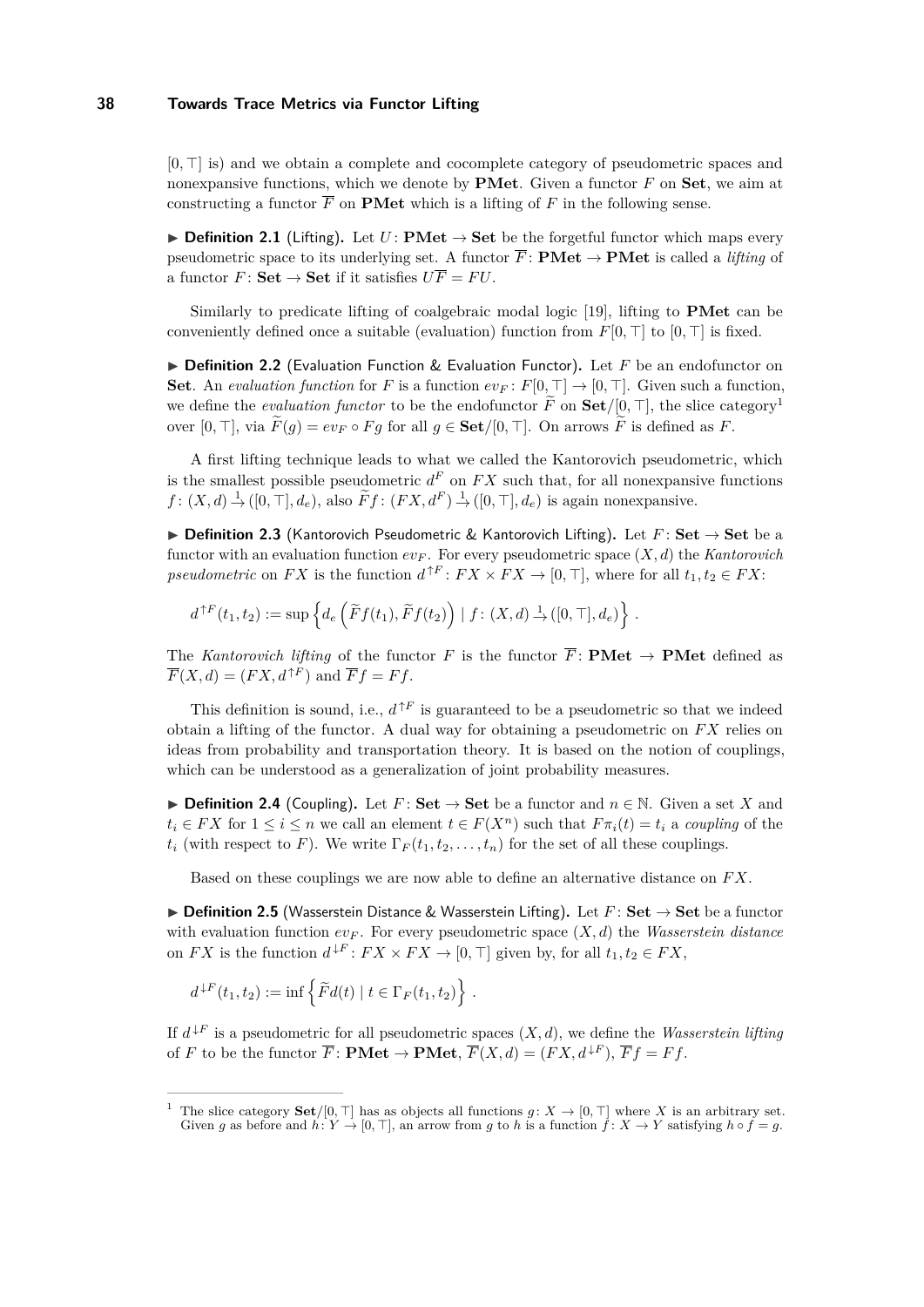The names Kantorovich and Wasserstein used for the liftings derive from transportation theory [\[25\]](#page-14-11). Indeed we obtain a transport problem if we instantiate *F* with the distribution functor  $\mathcal D$  (see also [Theorem 2.9](#page-5-1) below). In order to measure the distance between two probability distributions  $s, t: X \rightarrow [0, 1]$  it is useful to think of the following analogy: assume that *X* is a collection of cities (with distance function *d* between them) and *s, t* represent supply and demand (in units of mass). The distance between *s, t* can be measured in two ways: the first is to set up an optimal transportation plan with minimal costs (also called coupling) to transport goods from cities with excess supply to cities with excess demand. The cost of transport is determined by the product of mass and distance. In this way we obtain the Wasserstein distance. A different view is to imagine a logistics firm that is commissioned to handle the transport. It sets prices for each city and buys and sells for this price at every location. However, it has to ensure that the price function (here,  $f$ ) is nonexpansive, i.e., the difference of prices between two cities is smaller than the distance of the cities, otherwise it will not be worthwhile to outsource this task. This firm will attempt to maximize its profit, which can be considered as the Kantorovich distance of *s, t*. The Kantorovich-Rubinstein duality informs us that these two views lead to the exactly same result.

In [Theorem 2.5](#page-3-1) we are not guaranteed, in general, that  $d^{\downarrow F}$  is a pseudometric. This is the case if we require *F* to preserve weak-pullbacks and impose the following restrictions on the evaluation function.

 $\triangleright$  **Definition 2.6** (Well-Behaved). Let *F* be a functor with an evaluation function  $ev_F$ . We call  $ev_F$  *well-behaved* if it satisfies the following conditions: **W1.**  $\tilde{F}$  is monotone, i.e., for  $f, g: X \to [0, \top]$  with  $f \leq g$ , we have  $\tilde{F}f \leq \tilde{F}g$ .

**W2.** For each  $t \in F([0, \top]^2)$  it holds that  $d_e(ev_F(t_1), ev_F(t_2)) \leq \tilde{F}d_e(t)$  for  $t_i := F\pi_i(t)$ .

**W3.**  $ev_F^{-1}[\{0\}] = Fi[F\{0\}]$  where *i*: {0} → [0, ⊤] is the inclusion map.

While condition W1 is quite natural, for W2 and W3 some explanations are in order. Condition W2 ensures that  $Fid_{[0,1]} = ev_F : F[0,1] \to [0,1]$  is nonexpansive once  $d_e$  is lifted to  $F[0, \top]$  (recall that for the Kantorovich lifting we require  $\widetilde{F}f$  to be nonexpansive for any nonexpansive f). Condition W3 requires that exactly the elements of  $F\{0\}$  are mapped to 0 via *ev<sup>F</sup>* . This is necessary for reflexivity of the Wasserstein pseudometric. Indeed, with this definition at hand we were able to prove the desired result.

<span id="page-4-0"></span>**Proposition 2.7** ([\[2\]](#page-13-2)). If F preserves weak pullbacks and  $ev_F$  is well-behaved, then  $d^{\downarrow F}$  is *a pseudometric for any pseudometric space* (*X, d*)*.*

From now on, whenever we use the Wasserstein lifting  $d^{\downarrow F}$ , we implicitly assume to be in the hypotheses of [Theorem 2.7.](#page-4-0) It can be shown that, in general,  $d^{\uparrow F} \leq d^{\downarrow F}$ . Whenever equality holds we say that the functor and the evaluation function satisfy the *Kantorovich-Rubinstein duality*. This is helpful in many situations (e.g., in [\[24\]](#page-14-12) it allowed to reuse an efficient linear programming algorithm to compute behavioral distance) but it is usually difficult to obtain.

We now recall two examples which will play an important role in this paper. First, we consider the following finitary variant of the powerset functor.

<span id="page-4-1"></span>**Example 2.8** (Finite Powerset). The finite powerset functor  $\mathcal{P}_{\mathit{fin}}$  assigns to each set *X* the set  $\mathcal{P}_{\text{fin}}X = \{S \subseteq X \mid |S| < \infty\}$  and to each function  $f: X \to Y$  the function  $\mathcal{P}_{\text{fin}}f: \mathcal{P}_{\text{fin}}X \to Y$  $\mathcal{P}_{\textit{fin}} Y$ ,  $\mathcal{P}_{\textit{fin}} f(S) := f[S]$ . This functor preserves weak pullbacks and the evaluation function max:  $\mathcal{P}_{fin}([0,\infty]) \to [0,\infty]$  with max  $\emptyset = 0$  is well-behaved. The Kantorovich-Rubinstein duality holds and the resulting distance is the Hausdorff pseudometric which, for any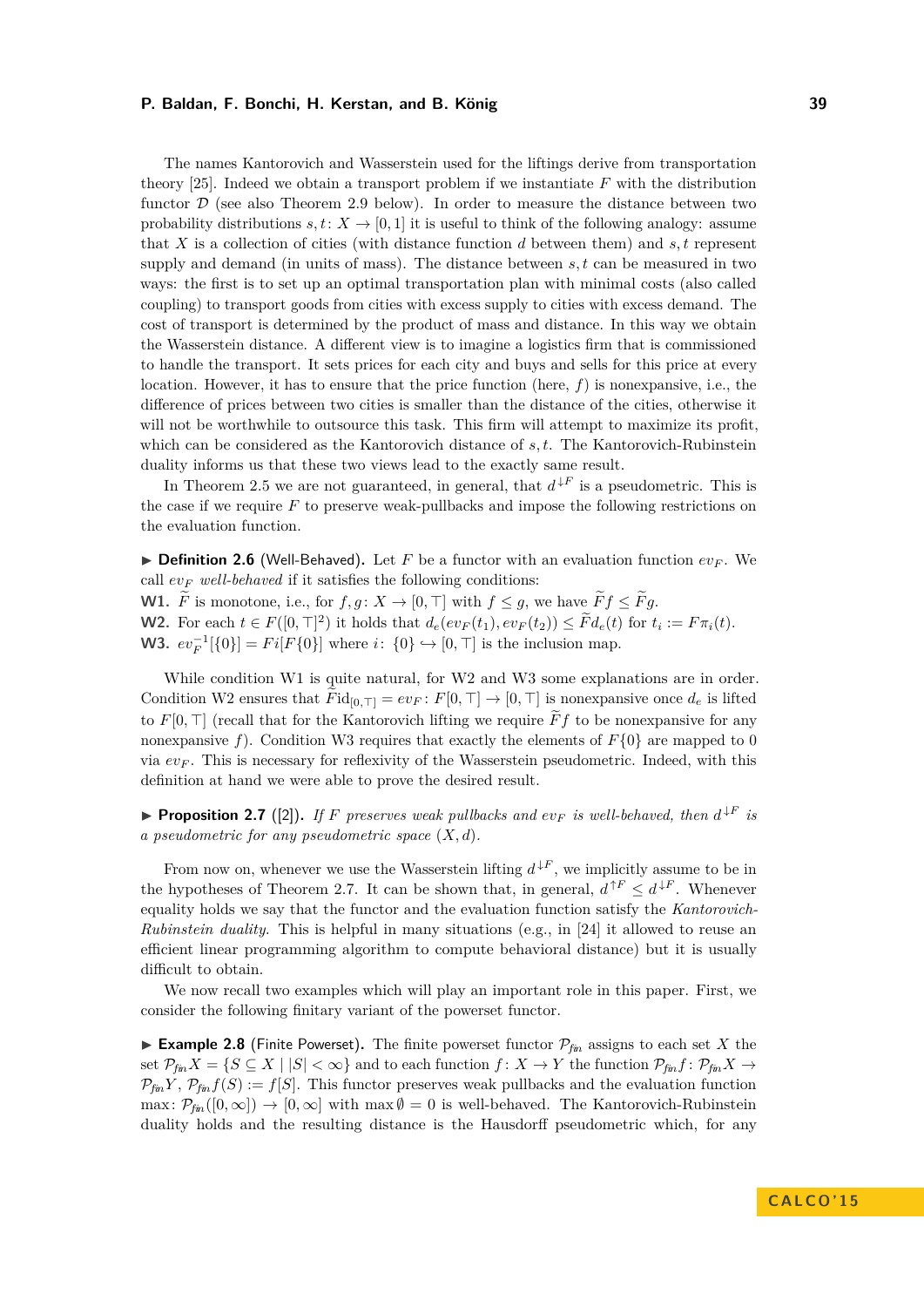pseudometric space  $(X, d)$  and any  $X_1, X_2 \in \mathcal{P}_{fm}X$ , is defined as

$$
d_H(X_1, X_2) = \max \left\{ \max_{x_1 \in X_1} \min_{x_2 \in X_2} d(x_1, x_2), \max_{x_2 \in X_2} \min_{x_1 \in X_1} d(x_1, x_2) \right\}.
$$

Our second example is the following finite variant of the distribution functor.

<span id="page-5-1"></span>**Example 2.9** (Finitely Supported Distributions). The probability distribution functor  $D$ assigns to each set *X* the set  $\mathcal{D}X = \{P: X \to [0,1] \mid |\text{supp}(P)| < \infty, P(X) = 1\}$  and to each function  $f: X \to Y$  the function  $\mathcal{D}f: \mathcal{D}X \to \mathcal{D}Y$ ,  $\mathcal{D}f(P)(y) = \sum_{x \in f^{-1}[\{y\}]} P(x) =$  $P(f^{-1}[\{y\}])$ . It preserves weak pullbacks and the evaluation function  $ev_{\mathcal{D}}: \mathcal{D}[0,1] \to [0,1],$  $ev_{\mathcal{D}}(P) = \sum_{r \in [0,1]} r \cdot P(r)$  is well-behaved. For any pseudometric space  $(X, d)$  we obtain the Wasserstein pseudometric which, for any  $P_1, P_2 \in \mathcal{D}X$ , is defined as

$$
d^{\downarrow \mathcal{D}}(P_1, P_2) = \min \left\{ \sum_{x_1, x_2 \in X} d(x_1, x_2) \cdot P(x_1, x_2) \middle| P \in \Gamma_{\mathcal{D}}(P_1, P_2) \right\}.
$$

The Kantorovich-Rubinstein duality [\[25\]](#page-14-11) holds from classical results in transportation theory.

While these two functors can be nicely lifted using the theory developed so far, there are other functors that require a more general treatment. For instance, consider the endofunctor  $F = B \times \text{(left product with } B \text{)}$  for some fixed *B*. Notice that for  $t_1, t_2 \in FX = B \times X$  with  $t_i = (b_i, x_i)$  a coupling exists iff  $b_1 = b_2$ . As a consequence, when  $b_1 \neq b_2$ , irrespectively of the evaluation function we choose and of the distance between  $x_1$  and  $x_2$  in  $(X, d)$ , the lifted Wasserstein pseudometric will always result in  $d^{\downarrow F}(t_1, t_2) = \top$ . This can be counterintuitive, e.g., taking  $B = [0, 1], X \neq \emptyset$  and  $t_1 = (0, x)$  and  $t_2 = (\varepsilon, x)$  for a small  $\varepsilon > 0$  and an  $x \in X$ . The reason is that we think of  $B = [0, 1]$  as endowed with a non-discrete pseudometric, like e.g. the Euclidean metric *de*, plugged into the product after the lifting. This intuition can be indeed formalized by considering the lifting of the product seen as a functor from  $\textbf{Set} \times \textbf{Set}$ into **Set**. More generally, it can be seen that the definitions and results introduced so far for endofunctors on **Set** straightforwardly extend to multifunctors on **Set**, namely functors *F*: **Set**<sup>*n*</sup>  $\rightarrow$  **Set** on the product category **Set**<sup>*n*</sup> for a natural number *n* ∈ N. For ease of presentation we will not spell out the details here (they can be found in [\[2\]](#page-13-2)), but just provide an important example of a bifunctor (i.e.  $n = 2$ ).

<span id="page-5-2"></span>► **Example 2.10** (Product Bifunctor). The weak pullback preserving product bifunctor  $F:$  **Set**<sup>2</sup>  $\rightarrow$  **Set** maps two sets  $X_1, X_2$  to  $F(X_1, X_2) = X_1 \times X_2$  and two functions  $f_i: X_i \rightarrow Y_i$ to the function  $F(f_1, f_2) = f_1 \times f_2$ . In this paper we will use the well-behaved evaluation functions  $ev_F: [0,1]^2 \to [0,1]$  presented in the table below. Therein we also list the pseudometric  $(d_1, d_2)^F : (X_1 \times X_2)^2 \to [0, \top]$  we obtain for pseudometric spaces  $(X_1, d_1), (X_2, d_2)$ .

| Parameters                             | $ev_F(r_1,r_2)$ | $(d_1, d_2)^F((x_1, x_2), (y_1, y_2))$                                  |
|----------------------------------------|-----------------|-------------------------------------------------------------------------|
| $c_1, c_2 \in (0,1]$                   |                 | $\max \{c_1r_1,c_2r_2\} \mid \max \{c_1d_1(x_1,y_1),c_2d_2(x_2,y_2)\}\$ |
| $c_1, c_2 \in (0,1], c_1 + c_2 \leq 1$ | $c_1x_1+c_2x_2$ | $c_1d_1(x_1,y_1)+c_2d_2(x_2,y_2)$                                       |

For  $c_1 = c_2 = 1$ , the first evaluation map yields exactly the categorical product in **PMet**. In both cases the Kantorovich-Rubinstein duality holds and the supremum [infimum] of the Kantorovich [Wasserstein] pseudometric is always a maximum [minimum].

## <span id="page-5-0"></span>**3 Compositionality for the Wasserstein Lifting**

Our first step is to study compositionality of functor liftings, i.e., we identify some sufficient conditions ensuring  $\overline{F}\overline{G} = \overline{FG}$ . This technical result will be often very useful since it allows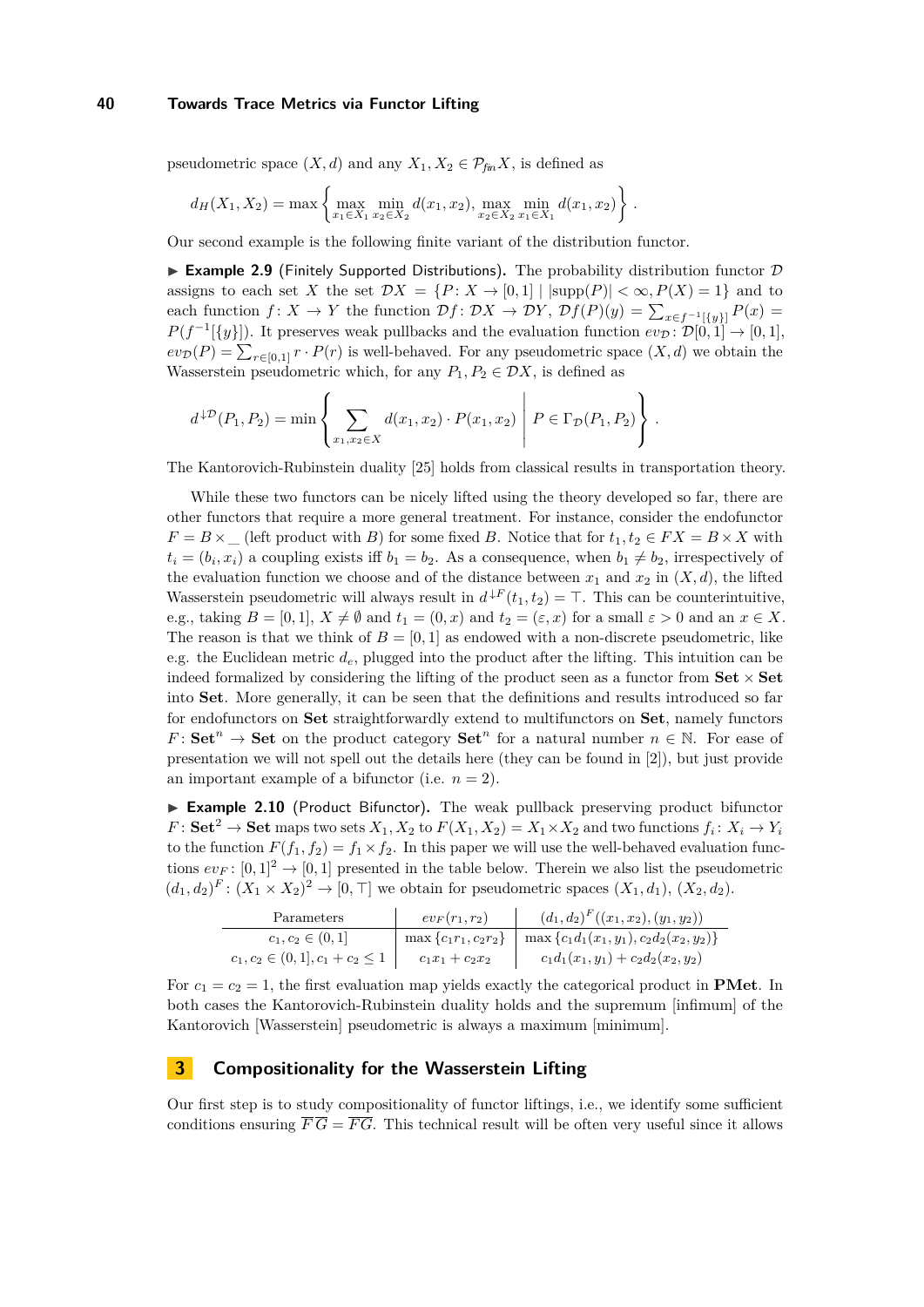us to reason modularly and, consequently, to simplify the proofs needed in the treatment of our examples. We will explicitly only consider the Wasserstein approach which is the one employed in all the examples of this paper.

Given evaluation functions  $ev_F$  and  $ev_G$ , we can easily construct an evaluation function for the composition *FG* by defining  $ev_{FG} := Fev_G = ev_F \circ Fev_G$ . Our first observation is that, whenever *F* and *G* preserve weak pullbacks, well-behavedness is inherited.

▶ **Proposition 3.1** (Well-Behavedness of Composed Evaluation Function). Let F, G be endo*functors on* **Set** *with evaluation functions ev<sup>F</sup> , evG. If both functors preserve weak pullbacks* and both evaluation functions are well-behaved then also  $ev_{FG} = ev_F \circ Fev_G$  is well-behaved.

In the light of this result and the fact that *FG* certainly preserves weak pullbacks if *F* and *G* do, we can safely use the Wasserstein lifting for *F G*. A sufficient criterion for compositionality is the existence of optimal couplings for *G*.

<span id="page-6-0"></span>▶ **Proposition 3.2** (Compositionality). Let F, G be weak pullback preserving endofunctors on **Set** *with well-behaved evaluation functions*  $ev_F$ ,  $ev_G$  and let  $(X,d)$  be a pseudometric space. *Then*  $d^{\downarrow FG} \geq (d^{\downarrow G})^{\downarrow F}$ *. Moreover, if for all*  $t_1, t_2 \in GX$  *there is an optimal G-coupling, i.e.*  $\gamma(t_1, t_2) \in \Gamma_G(t_1, t_2)$  such that  $d^{\downarrow G}(t_1, t_2) = \tilde{G}d(\gamma(t_1, t_2))$ , then  $d^{\downarrow FG} = (d^{\downarrow G})^{\downarrow F}$ .

This criterion will turn out to be very useful for our later results. Nevertheless it provides just a sufficient condition for compositionality as the next example shows.

<span id="page-6-3"></span>**Example 3.3.** We consider the finite powerset functor  $P_{fin}$  of [Theorem 2.8](#page-4-1) and the distribution functor D of [Theorem 2.9](#page-5-1) with their evaluation functions. Let  $(X, d)$  be a pseudometric space.

1. We have  $d^{\downarrow DD} = (d^{\downarrow D})^{\downarrow D}$ , by [Theorem 3.2,](#page-6-0) because optimal couplings always exist.

<span id="page-6-4"></span>**2.** We have  $d^{\downarrow p_{fin}p_{fin}} = (d^{\downarrow p_{fin}})^{\downarrow p_{fin}}$  although  $p_{fin}$ -couplings do not always exist.

Note that when we lift the functor  $P_{fin}$  we do not have couplings in the case when we determine the distance between an empty set  $\emptyset$  and a non-empty set  $Y \subseteq X$ , since there exists no subset of  $X \times X$  that projects to both.

Compositionality can be defined analogously for multifunctors. Again, we will not spell this out completely but we will use it to obtain the machine bifunctor. Before we can do that, we first need to define another endofunctor.

<span id="page-6-1"></span>► **Example 3.4** (Input Functor). Let *A* be a fixed finite set of inputs. The input functor  $F = \_A$ : **Set**  $\rightarrow$  **Set** maps a set *X* to the exponential  $X^A$  and a function  $f: X \rightarrow Y$  to  $f^A: X^A \to Y^A$ ,  $f^A(g) = f \circ g$ . This functor preserves weak pullbacks. The two evaluation functions listed below are well-behaved and yield the given Wasserstein pseudometric on *X<sup>A</sup>* for any pseudometric space (*X, d*).

| $ev_F(s)$             | $d^{\downarrow F}(s_1,s_2)$        |  |  |
|-----------------------|------------------------------------|--|--|
| $\max_{a \in A} s(a)$ | $\max_{a \in A} d(s_1(a), s_2(a))$ |  |  |
| $\sum_{a \in A} s(a)$ | $\sum_{a \in A} d(s_1(a), s_2(a))$ |  |  |

By composing this functor with the product bifunctor we obtain the machine bifunctor which we will use to obtain trace semantics.

<span id="page-6-2"></span>**Example 3.5** (Machine Bifunctor). Let *A* be a finite set of inputs,  $I = \{A\}$  the input functor of [Theorem 3.4,](#page-6-1) Id the identity endofunctor on **Set** and *P* be the product bifunctor of [Theorem 2.10.](#page-5-2) The *machine bifunctor* is the composition  $M := P \circ (\text{Id} \times I)$  i.e. the bifunctor  $M:$  **Set**<sup>2</sup>  $\rightarrow$  **Set** with  $M(B, X) := B \times X^A$ . Since for Id and *I* there are unique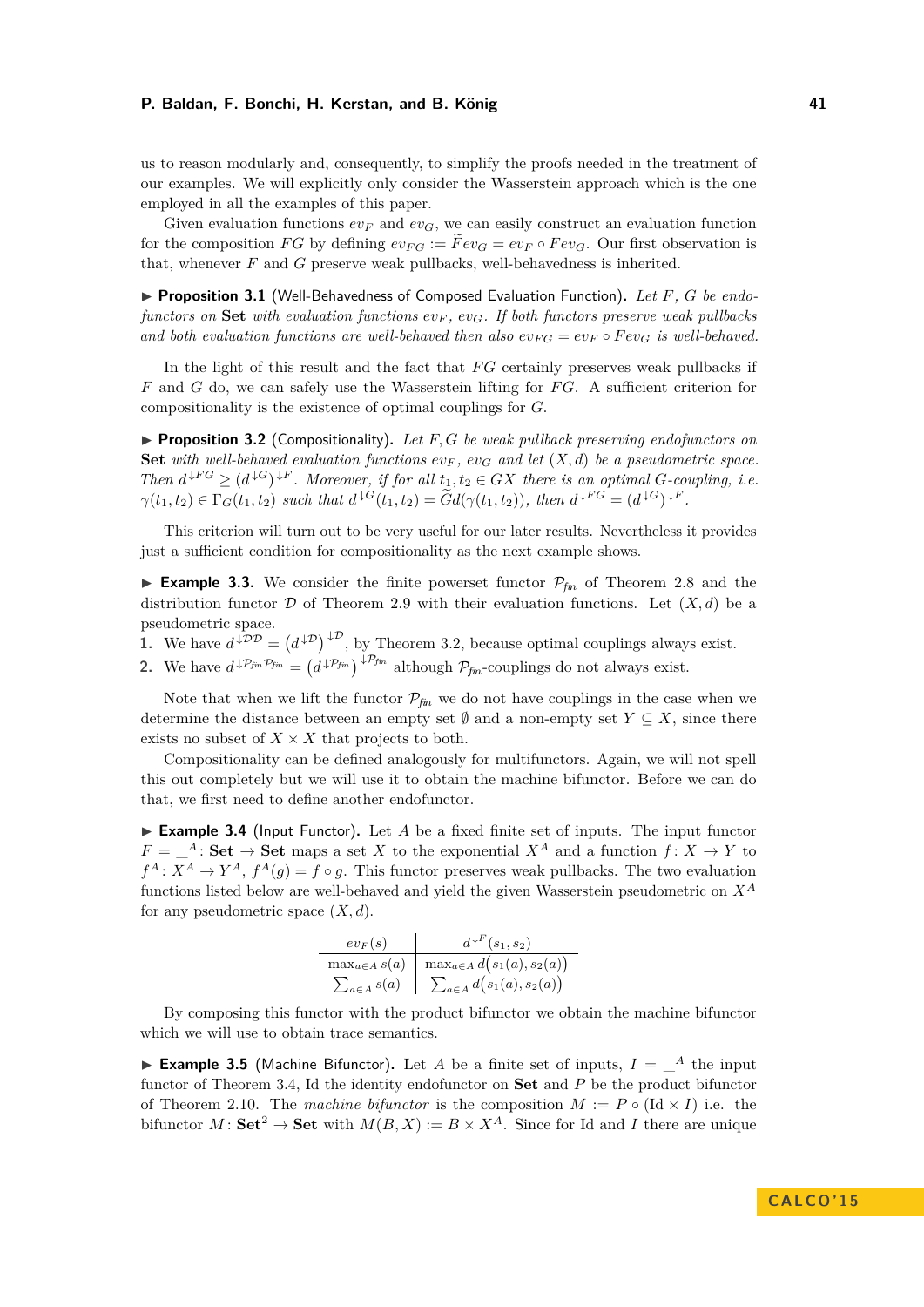(thus optimal) couplings we have compositionality. Depending on the choices of evaluation function for  $P$  and  $I$  (for Id we always take  $id_{[0,1]}$ ) we obtain the following well-behaved evaluation functions  $ev_M$ :  $[0, 1] \times [0, 1]^A \rightarrow [0, 1]$ .

| Parameters                             | $ev_P(r_1,r_2)$          | $ev_I(s)$                      | $ev_M(o,s)$                                         |
|----------------------------------------|--------------------------|--------------------------------|-----------------------------------------------------|
| $c_1, c_2 \in (0,1]$                   | $\max\{c_1r_1, c_2r_2\}$ | $\max_{a \in A} s(a)$          | $\max \left\{c_1o, c_2 \max_{a \in A} s(a)\right\}$ |
| $c_1, c_2 \in (0,1], c_1 + c_2 \leq 1$ | $c_1x_1+c_2x_2$          | $ A ^{-1} \sum_{a \in A} s(a)$ | $c_1 o + c_2  A ^{-1} \sum_{a \in A} s(a).$         |

Let  $(B, d_B)$ ,  $(X, d)$  be pseudometric spaces. For any  $t_1, t_2 \in M(B, X)$  with  $t_i = (b_i, s_i) \in$  $B \times X^A$  there is a unique and therefore necessarily optimal coupling  $t := (b_1, b_2, \langle s_1, s_2 \rangle)$ . Depending on the evaluation function, we obtain for the first case  $(d_B, d)$ <sup> $\downarrow M$ </sup> $(t_1, t_2)$  =  $\max \{c_1 d_B(b_1, b_2), c_2 \cdot \max_{a \in A} d(s_1(a), s_2(a))\}$  and for the second case  $(d_B, d) \downarrow M(t_1, t_2) =$  $c_1d_B(b_1, b_2) + c_2|A|^{-1} \sum_{a \in A} d(s_1(a), s_2(a)).$ 

Usually we will fix the first argument (the set of outputs) of the machine bifunctor and consider the obtained machine endofunctor  $M_B := M(B, \_)$ . However, for the same reasons as explained above for the product bifunctor, we need to consider it as bifunctor. One notable exception is the case where  $B = 2$ , endowed with the discrete metric. Then we have the following result.

<span id="page-7-2"></span>► Example 3.6. Consider the machine endofunctor  $M_2 := M(2, \_) = 2 \times \_A^A$  with evaluation function  $ev_{M_2}: 2 \times [0,1]^A$ ,  $(o, s) \mapsto c \cdot ev_I(s)$  where  $c \in (0,1]$  and  $ev_I$  is one of the evaluation functions for the input functor from [Theorem 3.4.](#page-6-1) If  $d_2$  is the discrete metric on 2 and  $c = c_2$  (where  $c_2$  is the parameter for the evaluation function of the machine bifunctor as in [Theorem 3.5\)](#page-6-2) then the pseudometric obtained via the bifunctor lifting coincides with the one obtained by endofunctor lifting i.e. for all pseudometric spaces  $(X, d)$  we have  $(d_2, d)^{\downarrow M} = d^{\downarrow M_2}$ . Moreover, although couplings for  $M_2$  do not always exist we have  $d^{\downarrow P_{fin} M_2} = (d^{\downarrow M_2})^{\downarrow P_{fin}}.$ 

## <span id="page-7-0"></span>**4 Lifting of Natural Transformations and Monads**

Recall that a monad on an arbitrary category **C** is a triple  $(T, \eta, \mu)$  where  $T: \mathbf{C} \to \mathbf{C}$  is an endofunctor and  $\eta: \text{Id} \Rightarrow T$ ,  $\mu: T^2 \Rightarrow T$  are natural transformations called *unit*  $(\eta)$  and *multiplication*  $(\mu)$  such that the two diagrams below commute.



If we have a monad on **Set**, we can of course use our framework to lift the endofunctor *T* to a functor  $\overline{T}$  on pseudometric spaces. A natural question that arises is, whether we also obtain a monad on pseudometric spaces, i.e., if the components of the unit and the multiplication are nonexpansive with respect to the lifted pseudometrics. In order to answer this question, we first take a closer look at sufficient conditions for lifting natural transformations.

<span id="page-7-1"></span>▶ **Proposition 4.1** (Lifting of a Natural Transformation). Let *F*, *G* be endofunctors on Set *with evaluation functions*  $ev_F$ ,  $ev_G$  and  $\lambda$ :  $F \Rightarrow G$  *be a natural transformation. Then the following holds for all pseudometric spaces* (*X, d*)*. For the Kantorovich lifting:*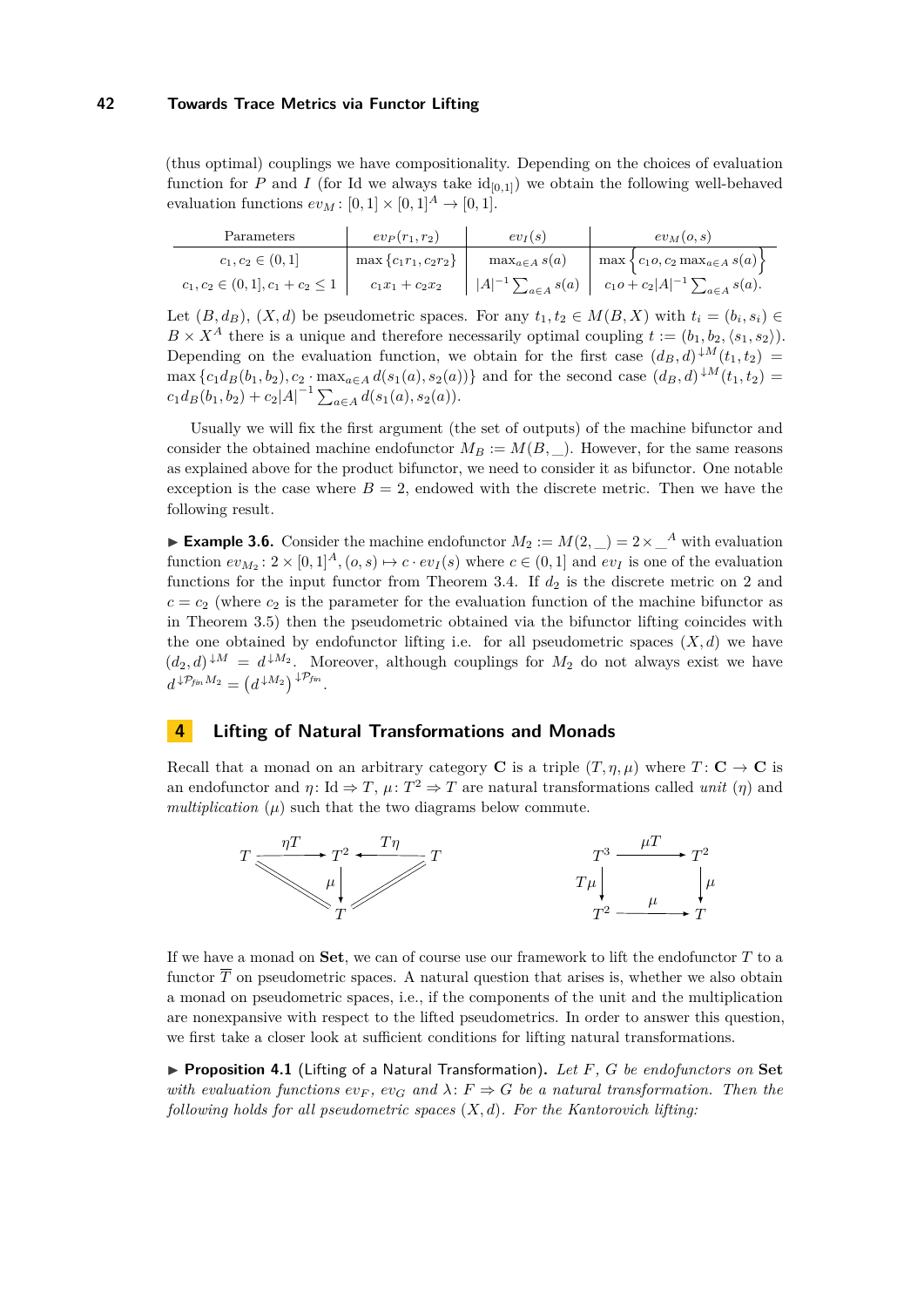- 1. If  $ev_G \circ \lambda_{[0,\top]} \leq ev_F$  then  $d^{\uparrow G} \circ (\lambda_X \times \lambda_X) \leq d^{\uparrow F}$ , *i.e.*  $\lambda_X$  *is nonexpansive.*
- **2.** If  $ev_G \circ \lambda_{[0,\top]} = ev_F$  then  $d^{\uparrow G} \circ (\lambda_X \times \lambda_X) = d^{\uparrow F}$ , i.e.  $\lambda_X$  is an isometry.

*while for the Wasserstein lifting:*

- **3.** If  $ev_G \circ \lambda_{[0,T]} \le ev_F$  then  $d^{\downarrow G} \circ (\lambda_X \times \lambda_X) \le d^{\downarrow F}$ , *i.e.*  $\lambda_X$  *is nonexpansive.*
- **4.** If  $ev_G \circ \lambda_{[0,\top]} = ev_F$  and the Kantorovich Rubinstein duality holds for F, i.e.  $d^{\uparrow F} = d^{\downarrow F}$ , *then*  $d^{\downarrow G} \circ (\lambda_X \times \lambda_X) = d^{\downarrow F}$ , *i.e.*  $\lambda_X$  *is an isometry.*

In the rest of the paper we will call a natural transformation  $\lambda$  nonexpansive [an isometry] if (and only if) each of its components are nonexpansive [isometries] and write  $\overline{\lambda}$  for the resulting natural transformation from  $\overline{F}$  to  $\overline{G}$ . Instead of checking nonexpansiveness separately for each component of a natural transformation, we can just check the above (in-)equalities involving the two evaluation functions.

By applying these conditions on the unit and multiplication of a given monad, we can now provide sufficient criteria for a monad lifting.

<span id="page-8-1"></span> $\triangleright$  **Corollary 4.2** (Lifting of a Monad). Let  $(T, \eta, \mu)$  be a Set-monad and  $ev_T$  an evaluation *function for T. Then the following holds.*

- **1.** If  $ev_T \circ \eta_{[0,T]} \leq id_{[0,T]}$  then  $\eta$  is nonexpansive for both liftings. Hence we obtain the unit  $\overline{\eta}$ :  $\overline{\text{Id}} \Rightarrow \overline{T}$  *in* **PMet***.*
- **2.** *If*  $ev_T \circ \eta_{[0,\top]} = id_{[0,\top]}$  *then*  $\eta$  *is an isometry for both liftings.*
- **3.** Let  $d^T \in \{d^{\uparrow T}, d^{\downarrow T}\}\$ . If  $ev_T \circ \mu_{[0,T]} \leq ev_T \circ Tev_T$  and compositionality holds for TT, *i.e.*  $(d^T)^T = d^{TT}$ , then  $\mu$  is nonexpansive, i.e.  $d^T \circ (\mu_X \times \mu_X) \leq (d^T)^T$ . This yields the *multiplication*  $\overline{\mu}$ :  $\overline{T} \overline{T} \Rightarrow \overline{T}$  *in* **PMet***.*

We conclude this section with two examples of liftable monads.

<span id="page-8-2"></span>**Example 4.3** (Finite Powerset Monad). The finite powerset functor  $\mathcal{P}_{\text{fin}}$  of [Theorem 2.8](#page-4-1) can be seen as a monad, with unit *η* consisting of the functions  $\eta_X : X \to \mathcal{P}_{fin} X$ ,  $\eta_X(x) = \{x\}$ and multiplication given by  $\mu_X \colon \mathcal{P}_{\text{fin}} \mathcal{P}_{\text{fin}} X \to \mathcal{P}_{\text{fin}} X$ ,  $\mu_X(S) = \cup S$ . We show that our conditions for the Wasserstein lifting are satisfied. Given  $r \in [0, \infty]$  we have  $ev_T \circ \eta_{[0,\infty]}(r) =$  $\max \{r\} = r$  and for  $S \in \mathcal{P}_{fin}(\mathcal{P}_{fin}[0, \top])$  we have  $ev_T \circ \mu_{[0,1]}(S) = \max \cup S = \max \cup_{S \in S} S$ and  $ev_T \circ Tev_T(\mathcal{S}) = \max\left\{ev_T[\mathcal{S}]\right\} = \max\left\{\max S \mid S \in \mathcal{S}\right\}$  and thus both values coincide. Moreover, we recall from [Theorem 3.3.](#page-6-3)[2](#page-6-4) that we have compositionality for  $\mathcal{P}_{\mathit{fin}}\mathcal{P}_{\mathit{fin}}$ . Therefore, by [Theorem 4.2](#page-8-1)  $\eta$  is an isometry and  $\mu$  nonexpansive.

<span id="page-8-3"></span>**Example 4.4** (Distribution Monad). The probability distribution functor  $D$  of [Theorem 2.9](#page-5-1) can be seen as a monad: the unit *η* consists of the functions  $\eta_X : X \to \mathcal{D}X$ ,  $\eta_X(x) = \delta_X^X$ where  $\delta_x^X$  is the Dirac distribution and the multiplication is given by  $\mu_X : \mathcal{D} \mathcal{D} X \to \mathcal{D} X$ ,  $\mu_X(P) = \lambda x. \sum_{q \in \mathcal{D}X} P(q) \cdot q(x).$  We consider its Wasserstein lifting. Since [0, 1] = D2 we can see that  $ev_{\mathcal{D}} = \mu_2$ . Using this fact and the monad laws we have  $ev_{\mathcal{D}} \circ \eta_{[0,1]} = \mu_2 \circ \eta_{\mathcal{D}2} =$  $id_{\mathcal{D}X} = id_{[0,1]}$  and also  $ev_{\mathcal{D}} \circ \mu_{[0,1]} = \mu_2 \circ \mu_{\mathcal{D}} = \mu_2 \circ \mathcal{D}\mu_2 = ev_{\mathcal{D}} \circ \mathcal{D}ev_{\mathcal{D}}$ . Moreover, since we always have optimal couplings, we have compositionality for  $D\mathcal{D}$  by [Theorem 3.2.](#page-6-0) Thus by [Theorem 4.2](#page-8-1)  $\eta$  is an isometry and  $\mu$  nonexpansive.

## <span id="page-8-0"></span>**5 Trace Metrics in Eilenberg-Moore**

As mentioned in the introduction, trace semantics can be characterized by means of coalgebras either over Kleisli [\[17,](#page-14-13) [11\]](#page-14-14) or over Eilenberg-Moore [\[20,](#page-14-7) [14\]](#page-14-9) categories. We focus on the latter approach. We first recall the basic notions of Eilenberg-Moore algebras and distributive laws, and discuss how the results in the paper can be used to "lift" the associated determinization construction. This is then applied to derive trace metrics for nondeterministic automata and probabilistic automata, by relying on suitable liftings of the machine functor.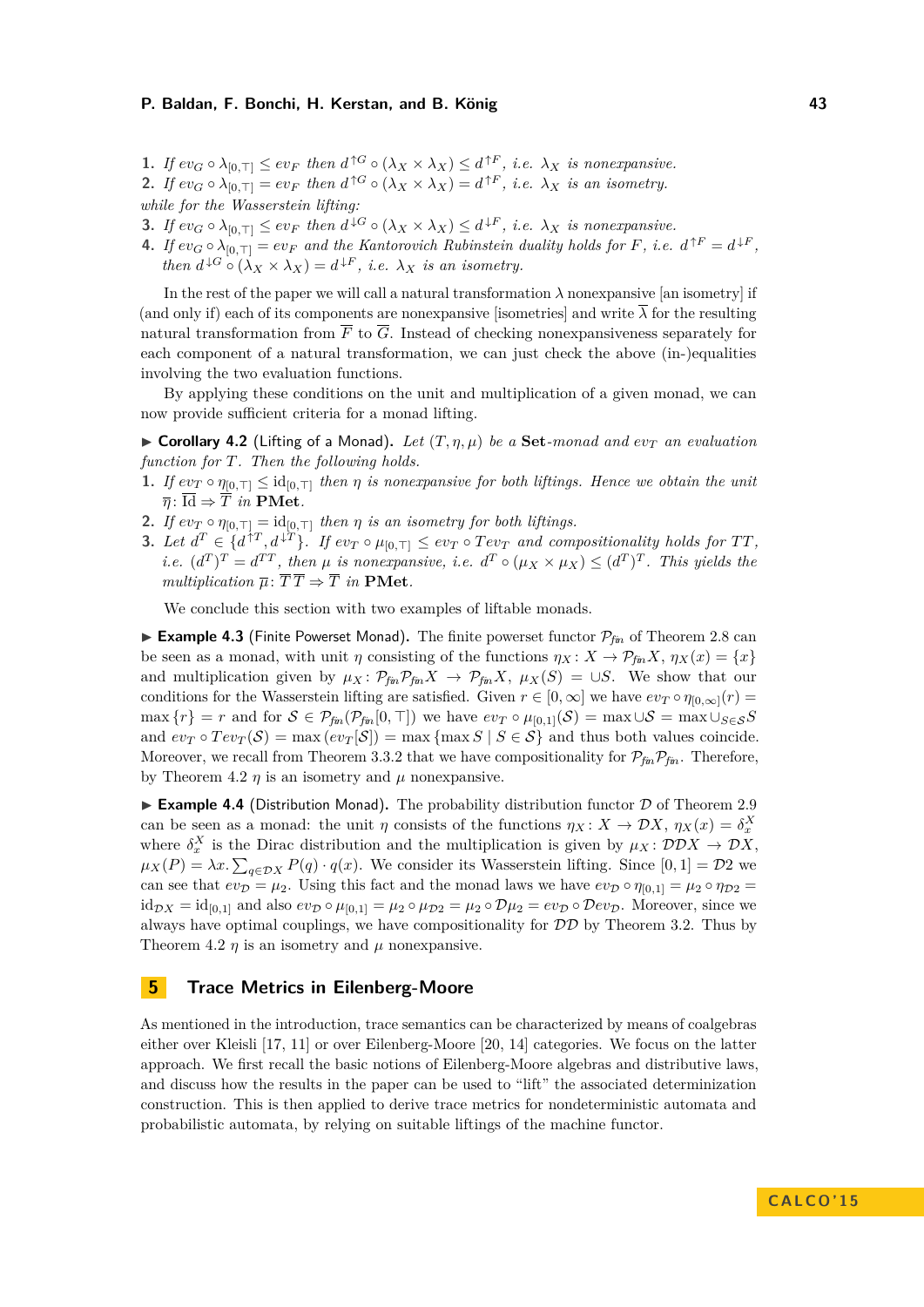## <span id="page-9-0"></span>**5.1 Generalized Powerset Construction**

An *Eilenberg-Moore algebra* for a monad  $(T, \eta, \mu)$  is a **C**-arrow  $a: TA \to A$  making the left and middle diagram below commute. Given two such algebras  $a: TA \rightarrow A$  and  $b: TB \rightarrow B$ , a morphism from *a* to *b* is a **C** arrow  $f: A \rightarrow B$  making the right diagram below commute.

$$
A \xrightarrow{\eta_A} T A \qquad T^2 A \xrightarrow{T^2 A} T A \qquad T A \xrightarrow{T A} T B
$$
\n
$$
T A \xrightarrow{T f} T B
$$
\n
$$
T A \xrightarrow{T f} T B
$$
\n
$$
T A \xrightarrow{T f} T B
$$
\n
$$
T A \xrightarrow{T f} B
$$

Eilenberg-Moore algebras and their morphisms form a category denoted by  $\mathcal{EM}(T)$ . A functor  $\hat{F}: \mathcal{EM}(T) \to \mathcal{EM}(T)$  is called a *lifting* of  $F: \mathbf{C} \to \mathbf{C}$  to  $\mathcal{EM}(T)$  if  $U^T \hat{F} = F U^T$ , with  $U^T: \mathcal{EM}(T) \to \mathbf{C}$  the forgetful functor. A natural transformation  $\lambda: TF \Rightarrow FT$  is an  $\mathcal{EM}$ -law (also called *distributive law*) if it satisfies:

$$
F \xrightarrow{\eta F \downarrow} F \qquad \qquad F \uparrow \qquad \qquad T^2 F \xrightarrow{\text{TA}} T F T \xrightarrow{\text{AT}} F T^2
$$
\n
$$
T F \xrightarrow{\text{TF}} T F \xrightarrow{\text{AT}} F T
$$
\n
$$
T F \xrightarrow{\text{AT}} T F \xrightarrow{\text{AT}} F T
$$

Liftings and  $\mathcal{EM}$ -laws are related by the following folklore result (see e.g. [\[13\]](#page-14-8)).

**Proposition 5.1.** *There is a bijective correspondence between*  $\mathcal{EM}$ -laws and liftings to EM*-categories.*

 $\mathcal{EM}$ -laws and liftings are crucial to characterize trace semantics via coalgebras. Given a coalgebra  $c: X \to FTX$ , for a functor F and a monad  $(T, \eta, \mu)$  such that there is a distributive law  $\lambda$ :  $TF \Rightarrow FT$ , one can build an *F*-coalgebra as

$$
c^{\sharp}:=\left(TX \xrightarrow{\hspace{0.5cm} Tc \hspace{0.5cm}} TFTX \xrightarrow{\hspace{0.5cm} \lambda_{TX}} FTTX \xrightarrow{\hspace{0.5cm} F\mu_X} FTX \right)
$$

If there exists a final *F*-coalgebra  $\omega: \Omega \to F\Omega$ , one can define a semantic map for the *FT*-coalgebra *c* into  $\Omega$ . First let  $[-] : TX \to \Omega$  be the unique coalgebra morphism from  $c^{\sharp}$ . Then take the map  $[-\ ] \circ \eta : X \to \Omega$ .



One can readily check that  $c^{\sharp}$  is an algebra map from the *T*-algebra  $\mu_X$  to  $\widehat{F}\mu_X$ , namely it is an  $\hat{F}$ -coalgebra or, equivalently, a *λ*-*bialgebra* [\[21,](#page-14-15) [15\]](#page-14-16). Similarly for  $\omega$ ,  $\Omega$  carries a *T*-algebra structure obtained by finality and hence the final  $F$ -coalgebra  $\omega$  can be lifted in order to obtain the final  $\widehat{F}$ -coalgebra (see [\[13,](#page-14-8) Prop. 4]).

This result holds for arbitrary categories and, in particular, we can reuse it for our setting: we only need an  $\mathcal{EM}\text{-law}$  on **PMet**. Note that [Theorem 4.1](#page-7-1) not only provides sufficient conditions for monad liftings but also can be exploited to lift  $\mathcal{EM}$ -laws. Indeed the additional commutativity requirements for  $\mathcal{EM}$ -laws trivially hold when all components are nonexpansive.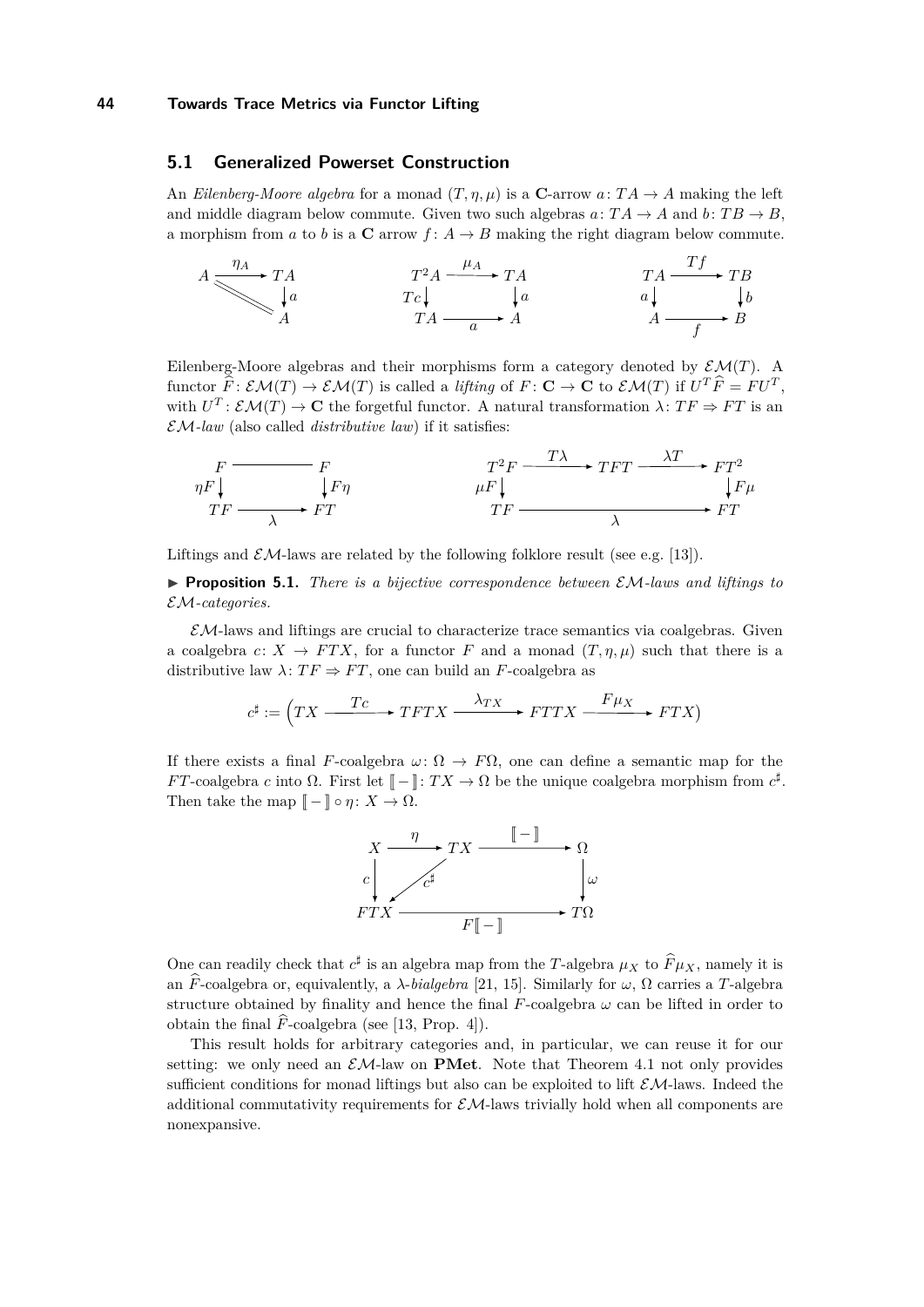<span id="page-10-0"></span> $\triangleright$  **Corollary 5.2** (Lifting of an *EM*-law). Let *F*, *G* be weak pullback preserving endofunctors *on* **Set** with well-behaved evaluation functions  $ev_F$ ,  $ev_G$  and  $\lambda$ :  $FG \Rightarrow GF$  be an  $EM$ -law. *If the evaluation functions satisfy*  $ev_G \circ Gev_F \circ \lambda_{[0, \top]} \leq ev_F \circ Fev_G$  *and compositionality holds for FG, then*  $\lambda$  *is nonexpansive and hence*  $\overline{\lambda}$ :  $\overline{F}$   $\overline{G} \Rightarrow \overline{G}$   $\overline{F}$  *is also an*  $\mathcal{EM}$ *-law.* 

We will now consider  $\mathcal{EM}$ -laws for nondeterministic and probabilistic automata. In the first case, *T* is the powerset monad  $\mathcal{P}_{\text{fin}}$  and *F* is the machine functor  $M_2 = 2 \times \frac{A}{\sqrt{2}}$ , while in the second case  $T$  is the distribution monad  $D$  and  $F$  is the machine functor  $M_{[0,1]} = [0,1] \times \_A$ . Note however that while in the first case [Theorem 5.2](#page-10-0) is directly applicable, this is not true in the second case, since we need to deal with multifunctors.

**Example 5.3** ( $\mathcal{EM}$ -law for Nondeterministic Automata). Let  $(\mathcal{P}_{fin}, \eta, \mu)$  be the finite powerset monad from [Theorem 4.3.](#page-8-2) The  $\mathcal{EM}$ -law  $\lambda \colon \mathcal{P}_{\text{fin}}(2 \times \Lambda) \to 2 \times \mathcal{P}_{\text{fin}}(\Lambda)^A$  is defined, for any set *X*, as

$$
\lambda_X(S) = \left( o, \lambda a \in A, \{ s'(a) \mid (o', s') \in S \} \right), \text{ where } o = \begin{cases} 1 & \exists s' \in X^A. (1, s') \in S \\ 0 & \text{else} \end{cases}
$$

This is exactly the one exploited for the standard powerset construction from automata theory [\[20\]](#page-14-7). Indeed, for a nondeterministic automaton  $c: X \to 2 \times \mathcal{P}_{fin}(X)^A$ , the map  $[-] \circ \eta_X$ assigns to each state its accepted language. [Theorem 5.2](#page-10-0) ensures that it is nonexpansive (see the extended version [[arXiv:1505.08105](http://arxiv.org/abs/1505.08105)] for a detailed proof).

**Example 5.4** (*EM*-law for Probabilistic Automata). Let  $(D, \eta, \mu)$  be the distribution monad from [Theorem 4.4](#page-8-3) and *M* be the machine bifunctor from [Theorem 3.5.](#page-6-2) There is a known [\[20\]](#page-14-7)  $\mathcal{EM}$ -law  $\lambda$ :  $\mathcal{D}([0,1] \times \Lambda) \Rightarrow [0,1] \times \mathcal{D}^A$  given by the assignment

$$
\lambda_X(P) = \left(\sum_{r \in [0,1]} r \cdot P(r, X^A), \lambda a \in A.\lambda x \in X. \sum_{s \in X^A, s(a) = x} P([0,1], s)\right)
$$

Also this  $EM$ -law is nonexpansive, as shown in the extended version  $[arXiv:1505.08105]$  $[arXiv:1505.08105]$  $[arXiv:1505.08105]$ .

Any *FT*-coalgebra *c*:  $X \rightarrow FTX$  can always be regarded as an  $\overline{F}T$ -coalgebra by equipping *X* with the discrete metric assigning  $\top$  to non equal states (in this way, *c* is trivially nonexpansive). The consequence of the nonexpansiveness of the  $\mathcal{EM}$ -law  $\lambda$  is the following: the "generalized determinization" procedure for nondeterministic and probabilistic automata can now be lifted to pass from  $\overline{F} \overline{T}$ -coalgebras to  $\overline{F}$ -coalgebras in  $\mathcal{EM}(\overline{T})$  by using the upper adjunction in the diagram below (analogously to [\[13,](#page-14-8) [14\]](#page-14-9)).



Since we can also lift the final  $\overline{F}$ -coalgebra to  $\mathcal{EM}(\overline{T})$ , we can use it to define trace distance. This procedure is detailed in the next section.

*.*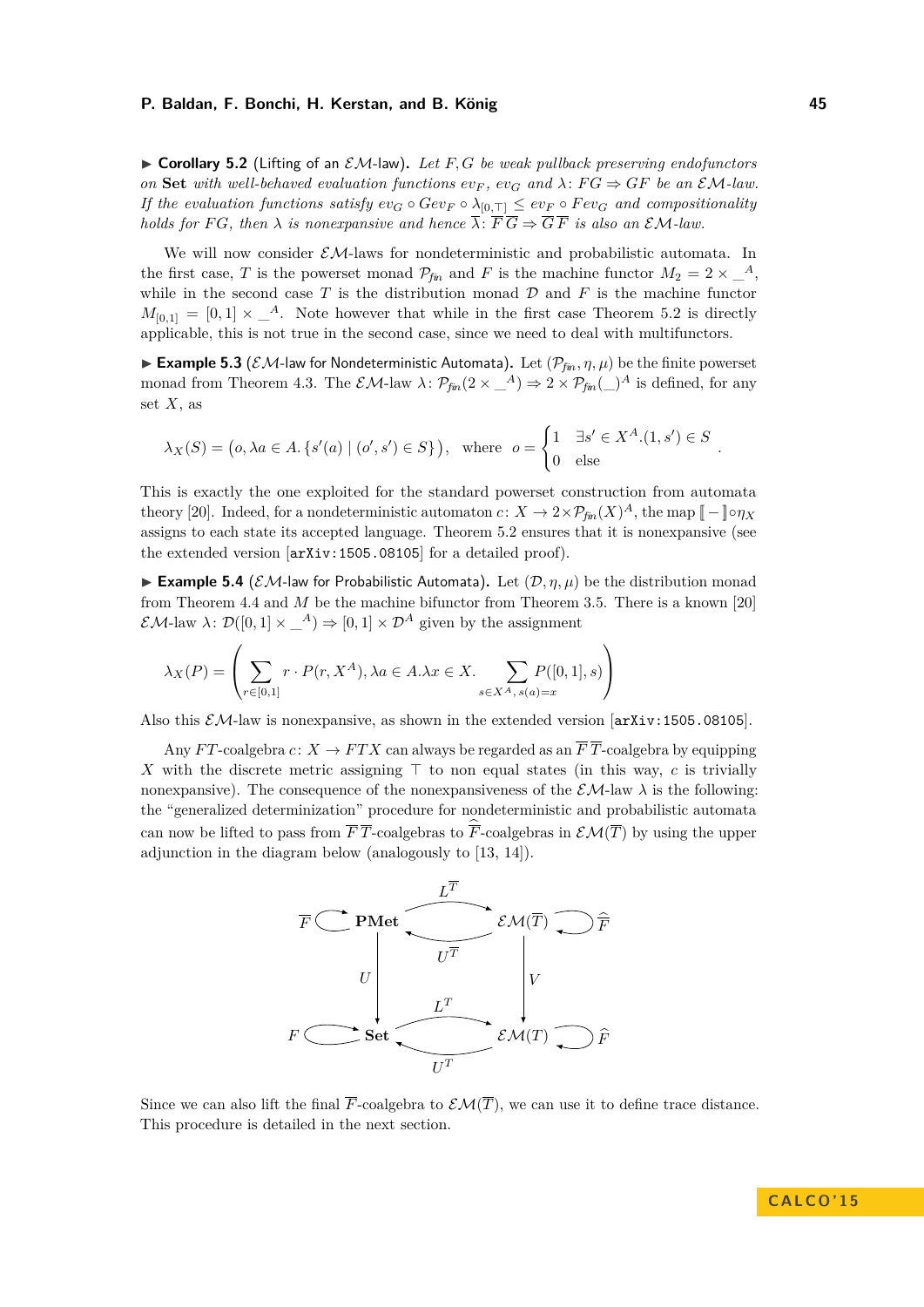## **5.2 Final Coalgebra for the Lifted Machine Functor**

If we fix the first component of the machine bifunctor *M* on **Set** we obtain an endofunctor  $M_B$ : **Set**  $\rightarrow$  **Set**,  $M_B(X) = B \times \_A^A$ . It is known [\[16\]](#page-14-17) that the final coalgebra for this functor is  $\kappa: B^{A^*} \to B \times (B^{A^*})^A$  with  $\kappa(t) = (t(\varepsilon), \lambda a \in A \cdot \lambda w \in A^* . t(aw))$ . We employ an analogous construction with our lifted machine bifunctor  $\overline{M}$  on **PMet**, i.e. we fix a pseudometric space  $(B, d_B)$  of outputs and consider coalgebras of the functor  $M_{(B, d_B)} := M((B, d_B), \_)$ . To obtain the final coalgebra for this functor in **PMet**, we use the following result from [\[2\]](#page-13-2).

<span id="page-11-0"></span>▶ **Proposition 5.5** ([\[2,](#page-13-2) Thm. 6.1]). *Let*  $\overline{F}$ : **PMet**  $\rightarrow$  **PMet** *be a lifting of a functor*  $F:$  **Set**  $\rightarrow$  **Set** *which has a final coalgebra*  $\kappa: \Omega \rightarrow F\Omega$ *. For every ordinal i we construct a* pseudometric  $d_i: \Omega \times \Omega \to [0, \top]$  as follows:  $d_0 := 0$  is the zero pseudometric,  $d_{i+1} :=$  $d_i^F \circ (\kappa \times \kappa)$  *for all ordinals i and*  $d_j = \sup_{i \leq j} d_i$  *for all limit ordinals j. This sequence* converges for some ordinal  $\theta$ , i.e.,  $d_{\theta} = d_{\theta}^{F} \circ (\kappa \times \kappa)$ . Moreover  $\kappa: (\Omega, d_{\theta}) \stackrel{1}{\to} (F\Omega, d_{\theta}^{F})$  is the *final F-coalgebra.*

It is hence enough to do fixed-point iteration for the functor *F* on the determinized state set *T X* in order to obtain trace distance. The lifted monad is ignored at this stage, but its lifting is of course necessary to establish the Eilenberg-Moore category and its adjunction.

We now consider our two examples, where in both cases  $F$  is the machine functor  $M_B$ (for two different choices of *B*):

<span id="page-11-1"></span> $\triangleright$  **Example 5.6** (Final Coalgebra Pseudometric). Let *M* be the machine bifunctor.

**1.** We start with nondeterministic automata where the output set is  $B = 2$  and we use the discrete metric  $d_2$  as distance on 2 as in [Theorem 3.6.](#page-7-2) As maximal distance we take  $\top = 1$  and as evaluation function we use  $ev_M(o, s) = c \cdot \max_{a \in A} s(a)$  for  $0 < c < 1$ .

For any pseudometric *d* on  $2^{A^*}$  – the carrier of the final  $M_2$ -coalgebra – we know that for elements  $(o_1, s_1), (o_2, s_2) \in 2 \times (2^{A^*})^A$  we have the Wasserstein pseudometric  $d^{\downarrow F}((o_1, s_1), (o_2, s_2)) = \max\{d_2(o_1, o_2), c \cdot \max_{a \in A} d(s_1(a), s_2(a))\}$ . Thus the fixed-point equation from [Theorem 5.5](#page-11-0) is, for  $L_1, L_2 \in 2^{A^*}$ ,

$$
d(L_1, L_2) = \max \left\{ d_2(L_1(\varepsilon), L_2(\varepsilon)), c \cdot \max_{a \in A} d(\lambda w. L_1(aw), \lambda w. L_2(aw)) \right\}
$$

Now because  $d_2$  is the discrete metric with  $d_2(0,1) = 1$  we see that  $d_{2^{A^*}}$  as defined below is indeed the least fixed-point of this equation and thus  $(2^{A^*}, d_{2^{A^*}})$  is the carrier of the final  $\overline{M_2}$ -coalgebra.

$$
d_{2^{A^*}}: 2^{A^*} \times 2^{A^*} \to [0,1], \quad d_{2^{A^*}}(L_1, L_2) = c^{\inf\{n \in \mathbb{N} \mid \exists w \in A^n \cdot L_1(w) \neq L_2(w)\}}.
$$

A determinized coalgebra has as carrier set sets of states  $\mathcal{P}(X)$ . Each of these sets is mapped to the language that it accepts and the distance between two languages  $L_1, L_2$ :  $A^* \to 2$  can be determined by looking for a word w of minimal length which is contained in one and not in the other. Then, the distance is computed as  $c^{|w|}$ . This corresponds to the standard ultrametric on words.

**2.** Next we consider probabilistic automata where  $B = [0, 1]$  equipped with the standard Euclidean metric *de*.

Furthermore the remaining parameters are set as follows: let  $\top = 1$  and the evaluation function is  $ev_M(o, s) = c_1 o + c_2 |A|^{-1} \sum_{a \in A} s(a)$  for  $c_1, c_2 \in (0, 1)$  such that  $c_1 + c_2 \le 1$ as in [Theorem 3.5.](#page-6-2) This time, the machine functor must be lifted as a bifunctor in order to obtain the appropriate distance (cf. the discussion before [Theorem 2.10\)](#page-5-2).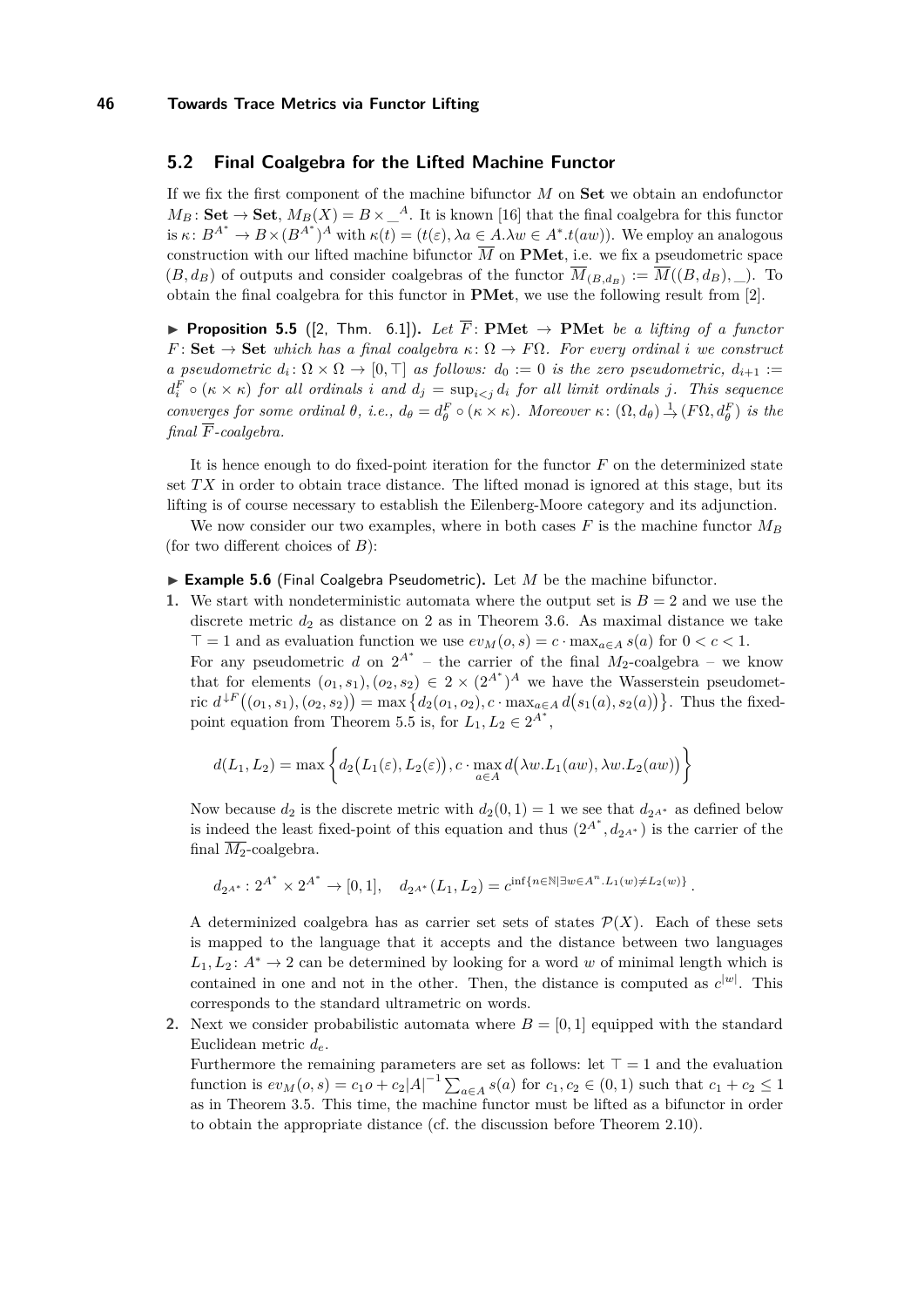For any pseudometric *d* on  $[0, 1]^{A^*}$  we know that for  $(r_1, s_1)$ ,  $(r_2, s_2) \in [0, 1] \times ([0, 1]^{A^*})^A$  we have  $d^{LF}((r_1, s_1), (r_2, s_2)) = c_1 |r_1 - r_2| + \frac{c_2}{|A|} \cdot \sum_{a \in A} d(s_1(a), s_2(a))$ . Thus the fixed-point equation from [Theorem 5.5](#page-11-0) is, for  $p_1, p_2 \in [0, 1]^{A^*}$ :

$$
d(p_1, p_2) = c_1|p_1(\varepsilon) - p_2(\varepsilon)| + \frac{c_2}{|A|} \cdot \sum_{a \in A} d(\lambda w. p_1(aw), \lambda w. p_2(aw))
$$

It is again easy to see that  $d_{[0,1]A^*} : [0,1]^{A^*} \times [0,1]^{A^*} \to [0,1]$  as presented below is the least fixed-point of this equation and therefore  $([0,1]^{A^*}, d_{[0,1]^{A^*}})$  the carrier of the final  $M_{([0,1],d_e)}$ -coalgebra.

$$
d_{[0,1]A^*}(p_1, p_2) = c_1 \cdot \sum_{w \in A^*} \left(\frac{c_2}{|A|}\right)^{|w|} |p_1(w) - p_2(w)|.
$$

Here, a determinized coalgebra has as carrier distributions on states  $\mathcal{D}(X)$ . Each such distribution is mapped to a function  $p: A^* \to [0, 1]$  assigning numerical values to words. Then the distance, which can be thought of as a form of total variation distance with discount, is computed by the above formula.

If instead of working in the interval [0, 1] we use  $[0, \infty]$  with  $\top = \infty$ , we can drop the conditions  $c_1, c_2 < 1$  and  $c_1 + c_2 \leq 1$ . In this case we may set  $c_2 := |A|$  and  $c_1 := 1/2$ and then the above distance is equal to the total variation distance, i.e.,

$$
d_{[0,\infty]^{A^*}}(p_1,p_2) = \frac{1}{2} \cdot \sum_{w \in A^*} |p_1(w) - p_2(w)|.
$$

## <span id="page-12-0"></span>**6 Conclusion, Related and Future Work**

In the last years, an impressive amount of papers has studied behavioral distances for both probabilistic and nondeterministic systems (see, e.g., [\[10,](#page-14-0) [7,](#page-14-1) [23,](#page-14-2) [1,](#page-13-0) [5,](#page-13-1) [6,](#page-14-3) [8\]](#page-14-4)). The necessity of a general understanding of such metrics is not a mere intellectual whim but it is perceived also by researchers exploiting distances for differential privacy and quantitative information flow (see for instance [\[4\]](#page-13-3)). As far as we know, the first use of coalgebras for this purpose dates back to [\[23\]](#page-14-2), where the authors consider systems and distance for a fixed endofunctor on **PMet**. In [\[2\]](#page-13-2), we introduced the Kantorovich and Wasserstein approaches as a general way to define "canonical liftings" to **PMet** and behavioral distances by finality. These are usually branching-time, while many properties of interest for applications (see again [\[4\]](#page-13-3)) are usually expressed by means of distances on set of traces. In this paper, we have shown that the work developed in [\[2\]](#page-13-2) can be fruitfully combined with [\[14\]](#page-14-9) to obtain various trace distances.

Among the several trace distances introduced in literature, it is worth to mention [\[1,](#page-13-0) [5,](#page-13-1) [6,](#page-14-3) [8\]](#page-14-4). Similar to the trace distance we obtain in [Theorem 5.6](#page-11-1) for probabilistic automata is the one introduced in [\[1\]](#page-13-0) for Semi-Markov chains with residence time. In [\[5,](#page-13-1) [6\]](#page-14-3), both branchingtime and linear-time distances are introduced for *metric transition systems*, namely Kripke structures where states are associated with elements of a fixed (pseudo-)metric space *M*, that would correspond to coalgebras of the form  $X \to M \times \mathcal{P}(X)$ . In [\[2\]](#page-13-2), we have shown an example capturing branching-time distance for metric transition systems, but for linear distances we require a distributive law of the form  $\mathcal{P}(M \times ) \Rightarrow M \times \mathcal{P}( )$ , for which we would need at least  $M$  carrying an algebra for the monad  $P$ . We also plan to investigate trace metrics in a Kleisli setting [\[11\]](#page-14-14), where it might be easier to incorporate such examples.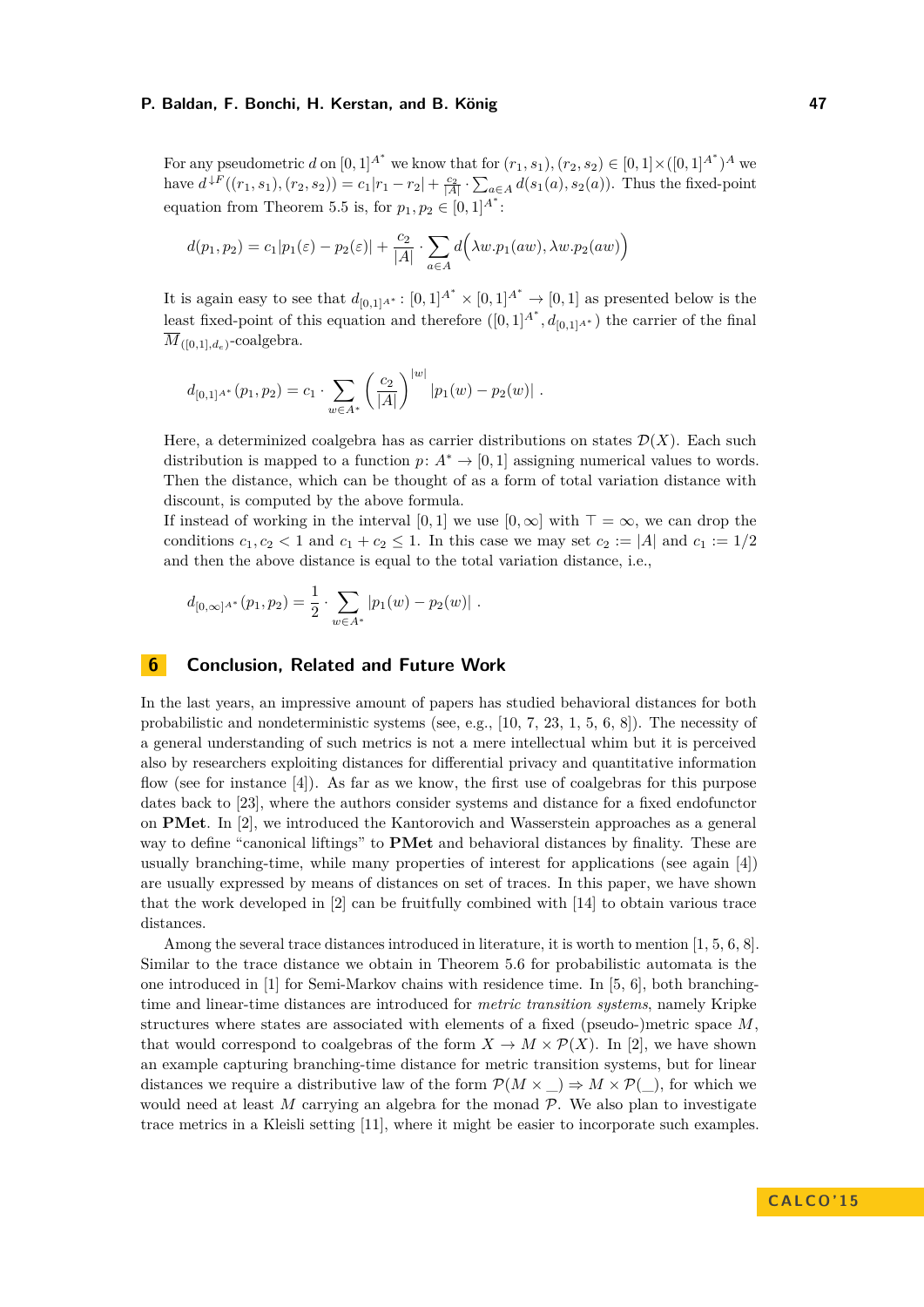There are two other direct consequences of our work that we did not explain in the main text, but that are important properties of the distances that we obtain (and, indeed, are mentioned in [\[4\]](#page-13-3) amongst the desiderata for "good" metrics). First, the behavioral branching-distance for  $\overline{F}$  *T* provides an upper bound to the linear-distance  $\overline{F}$ , analogously to the well-known fact that bisimilarity implies trace equivalence. To see this, it is enough to observe that there is a functor from the category of  $\overline{F}$  *T*-coalgebras to the one of  $\overline{F}$ -coalgebras mapping  $c: X \to \overline{F} \, \overline{T} X$  into  $c^{\sharp} \colon \overline{T} X \to \overline{F} \, \overline{T} X$ .

Second, since the final map  $[-\ ]$  is a morphism in  $\mathcal{EM}(\overline{T})$ , the behavioral distance for  $\overline{F}$ is nonexpansive w.r.t. the operators of the monad  $\overline{T}$ . Nonexpansiveness with respect to some operators is a desirable property which has been studied, for instance in [\[7\]](#page-14-1), as a generalization of the notion of being a congruence for behavioral equivalence. Several researchers are now studying syntactic rule formats ensuring this and other sorts of compositionality (see e.g. [\[9\]](#page-14-18) and the references therein) and we believe that our [Theorem 5.2](#page-10-0) may provide some helpful insights.

In this perspective, however, our results are still unsatisfactory if compared to what happens in the case of behavioral equivalences. From a fibrational point of view, one has a *canonical lifting* to **Rel** (the category of relations and relation preserving morphisms) such that compositionality holds on the nose and distributive laws always lift [\[12,](#page-14-19) Exercise 4.4.6]. The forgetful functor  $U:$  **PMet**  $\rightarrow$  **Set** is also a fibration [\[2\]](#page-13-2), but Kantorovich and Wasserstein liftings are not always so well-behaved. Fibrations might be useful also to guarantee soundness of up-to techniques [\[3\]](#page-13-4) for behavioral distances that, hopefully, will lead to more efficient proofs and algorithms.

Another interesting future work would be to show that Kantorovich and Wasserstein liftings arise from some universal properties, i.e., that they are the smallest and largest metric in some continuum of metrics with certain properties. Here we would like to draw inspiration from [\[22\]](#page-14-20) which characterizes the Giry monad via a universal property on monad morphisms.

Finally, we would like to have an abstract understanding of the Kantorovich-Rubinstein duality. Preliminary attempts suggest that this is very difficult: indeed the proof for the probabilistic case relies on specific properties of distributions.

#### **References**

- <span id="page-13-0"></span>**1** Giorgio Bacci, Giovanni Bacci, Kim G. Larsen, and Radu Mardare. On the total variation distance of semi-markov chains. In *Foundations of Software Science and Computation Structures (FOSSACS 2015)*, volume 9034 of *Lecture Notes in Computer Science*. Springer, 2015.
- <span id="page-13-2"></span>**2** Paolo Baldan, Filippo Bonchi, Henning Kerstan, and Barbara König. Behavioral Metrics via Functor Lifting. In Venkatesh Raman and S. P. Suresh, editors, *34th International Conference on Foundations of Software Technology and Theoretical Computer Science (FSTTCS 2014)*, volume 29 of *Leibniz International Proceedings in Informatics (LIPIcs)*, pages 403–415. Schloss Dagstuhl – Leibniz-Zentrum für Informatik, 2014.
- <span id="page-13-4"></span>**3** Filippo Bonchi, Daniela Petrisan, Damien Pous, and Jurriaan Rot. Coinduction up to in a fibrational setting. In *Proc. of CSL-LICS'14*, 2014.
- <span id="page-13-3"></span>**4** Konstantinos Chatzikokolakis, Daniel Gebler, Catuscia Palamidessi, and Lili Xu. Generalized bisimulation metrics. In *CONCUR 2014 – Concurrency Theory*, Lecture Notes in Computer Science, pages 32–46, 2014.
- <span id="page-13-1"></span>**5** Luca de Alfaro, Marco Faella, and Mariëlle Stoelinga. Linear and branching metrics for quantitative transition systems. In *Proc. of ICALP'04*, volume 3142 of *Lecture Notes in Computer Science*, pages 97–109. Springer, 2004.